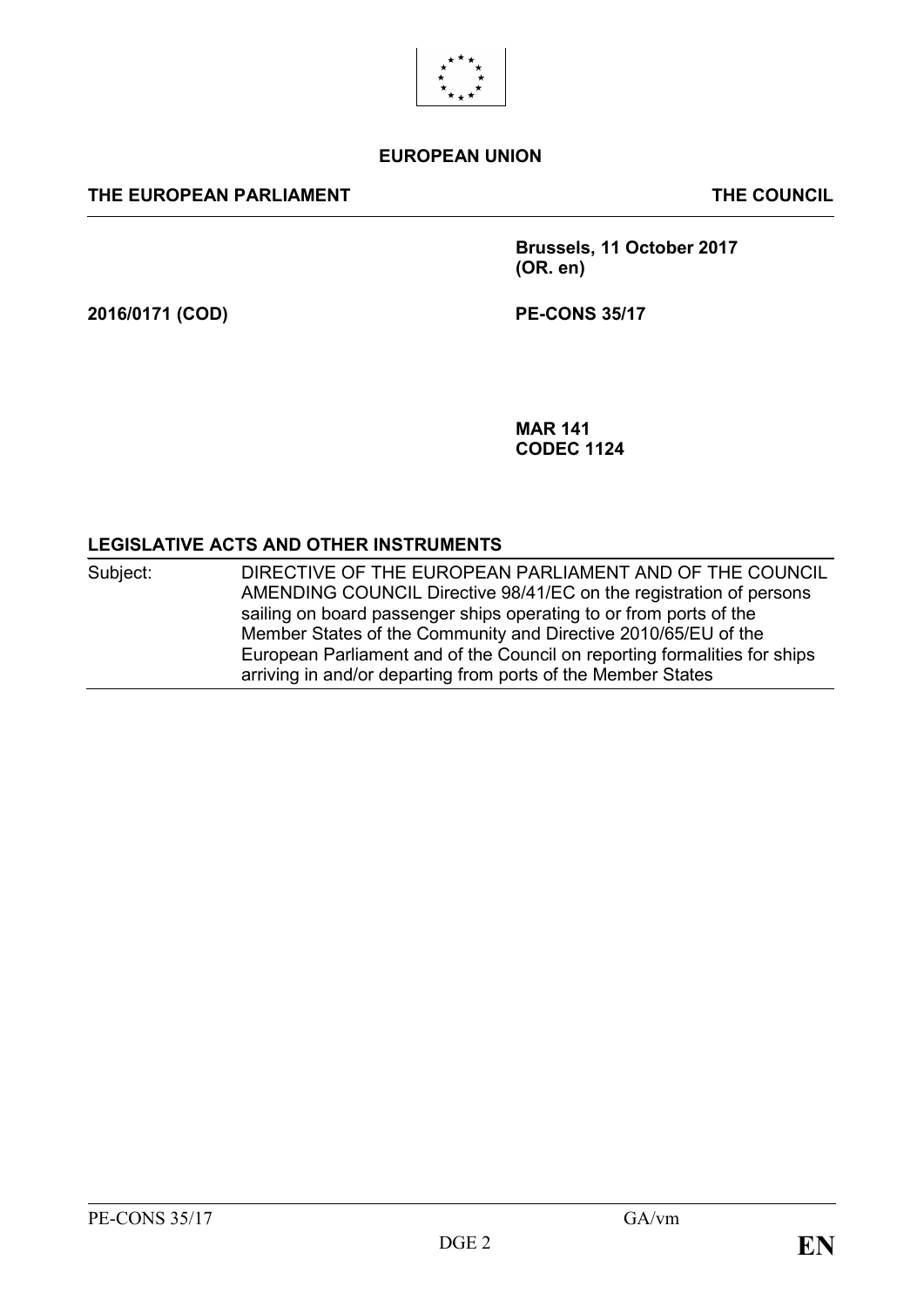## **DIRECTIVE (EU) 2017/… OF THE EUROPEAN PARLIAMENT AND OF THE COUNCIL**

**of …**

**amending Council Directive 98/41/EC on the registration of persons sailing on board passenger ships operating to or from ports of the Member States of the Community and Directive 2010/65/EU of the European Parliament and of the Council on reporting formalities for ships arriving in and/or departing from ports of the Member States**

THE EUROPEAN PARLIAMENT AND THE COUNCIL OF THE EUROPEAN UNION,

Having regard to the Treaty on the Functioning of the European Union, and in particular Article 100(2) thereof,

Having regard to the proposal from the European Commission,

After transmission of the draft legislative act to the national parliaments,

Having regard to the opinion of the European Economic and Social Committee**[1](#page-1-0)**,

After consulting the Committee of the Regions,

Acting in accordance with the ordinary legislative procedure**[2](#page-1-1)**,

<span id="page-1-0"></span> $\mathbf{1}$ **<sup>1</sup>** OJ C 34, 2.2.2017, p. 172.

<span id="page-1-1"></span>**<sup>2</sup>** Position of the European Parliament of 4 October 2017 (not yet published in the Official Journal) and decision of the Council of ….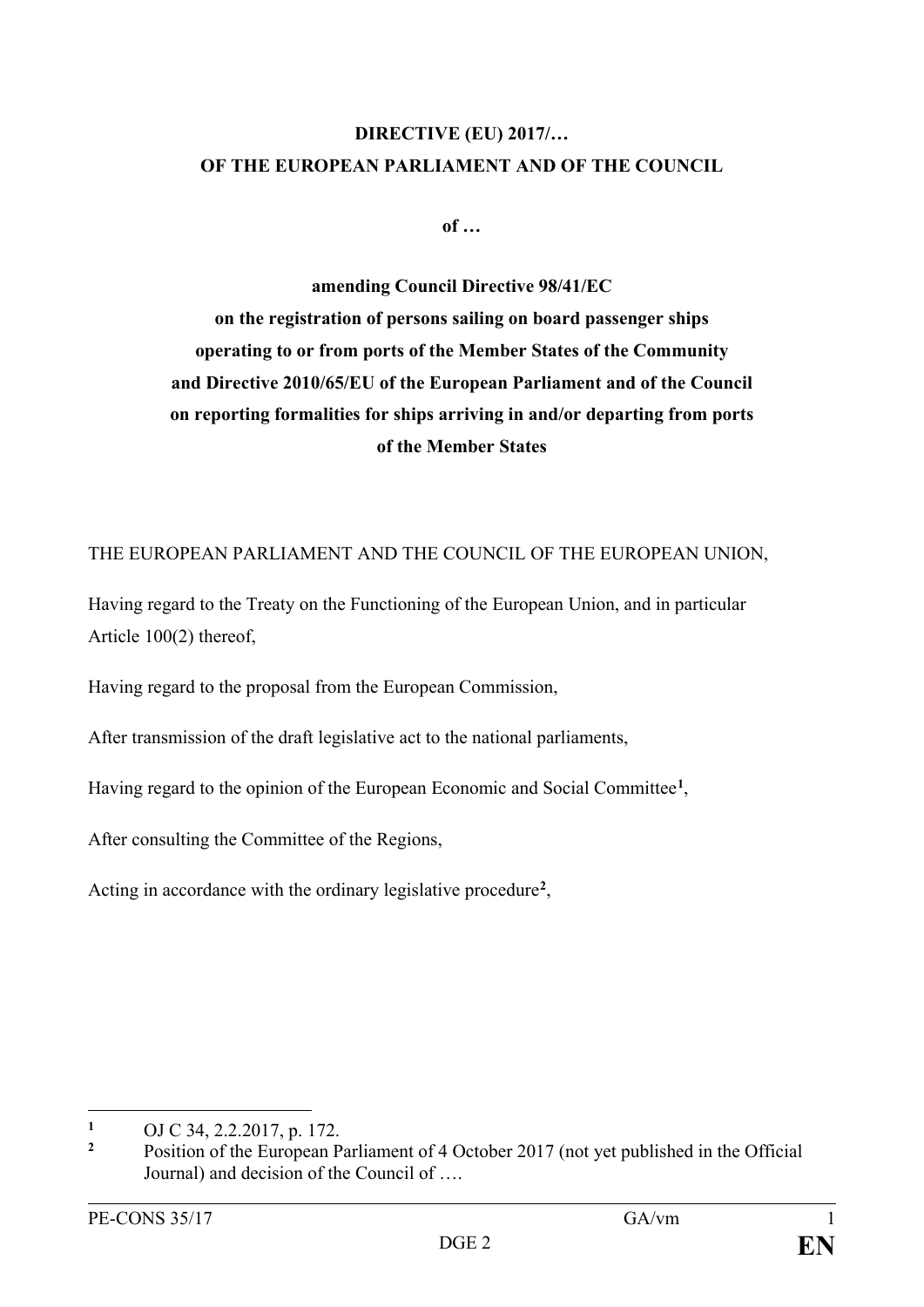#### Whereas:

- (1) Accurate and timely information on the number or identity of persons on board a ship is essential for the preparation and effectiveness of search and rescue operations. In the event of an accident at sea, full and complete cooperation between the competent national authorities of the state or states involved, the ship operator and their agents can contribute significantly to the effectiveness of the operations. Certain aspects of that cooperation are regulated by Council Directive 98/41/EC**[1](#page-2-0)** .
- (2) The results of the Regulatory Fitness and Performance Programme (REFIT) fitness check and the experience gained in the course of implementing Directive 98/41/EC have revealed that information on persons on board is not always readily available to the competent authorities when they need it. In order to address this situation, the current requirements of Directive 98/41/EC should be brought in line with the requirements to report data electronically, leading to greater efficiency. Digitalisation will also make it possible to facilitate access to information concerning a significant number of passengers in the event of an emergency or in the aftermath of an accident at sea.

<span id="page-2-0"></span> $\mathbf{1}$ **<sup>1</sup>** Council Directive 98/41/EC of 18 June 1998 on the registration of persons sailing on board passenger ships operating to or from ports of the Member States of the Community (OJ L 188, 2.7.1998, p. 35).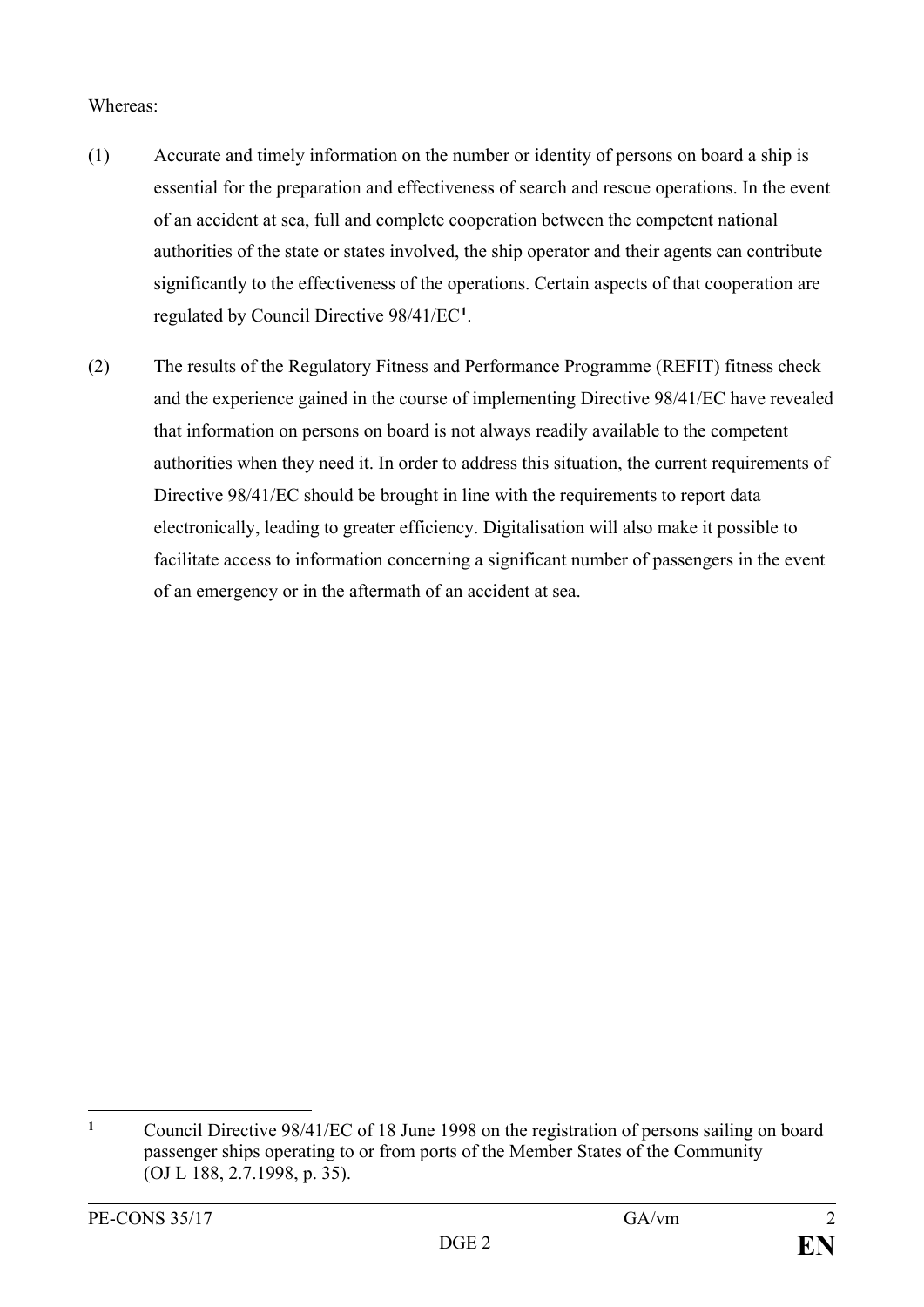- (3) Over the past 17 years, significant technological progress has been made as regards the means of communication and the storage of data on ship movements. A number of mandatory ship reporting systems have been set up along Europe's coastlines, in accordance with the relevant rules adopted by the International Maritime Organization (IMO). Both Union law and national law ensure that ships comply with the reporting requirements in force under those systems. It is now necessary to make progress as regards technological innovation, building on the results achieved thus far, including at international level, and ensuring that technological neutrality is always maintained.
- (4) The collection, transmission and sharing of ship-related data have been enabled, simplified and harmonised by the National Single Window referred to in Directive 2010/65/EU of the European Parliament and of the Council**[1](#page-3-0)** and the Union Maritime Information and Exchange System (SafeSeaNet) referred to in Directive 2002/59/EC of the European Parliament and of the Council**[2](#page-3-1)**. The information on the persons on board required by Directive 98/41/EC should therefore be reported in the National Single Window which allows the competent authority to readily access the data in the event of an emergency or in the aftermath of an accident at sea. The number of persons on board should be reported in the National Single Window using appropriate technical means, which should be left to the discretion of Member States. Alternatively, it should be reported to the designated authority by means of the Automatic Identification System.

<span id="page-3-0"></span> $\mathbf{1}$ **<sup>1</sup>** Directive 2010/65/EU of the European Parliament and of the Council of 20 October 2010 on reporting formalities for ships arriving in and/or departing from ports of the Member States and repealing Directive 2002/6/EC (OJ L 283, 29.10.2010, p. 1).

<span id="page-3-1"></span><sup>&</sup>lt;sup>2</sup> Directive 2002/59/EC of the European Parliament and of the Council of 27 June 2002 establishing a Community vessel traffic monitoring and information system and repealing Council Directive 93/75/EEC (OJ L 208, 5.8.2002, p. 10).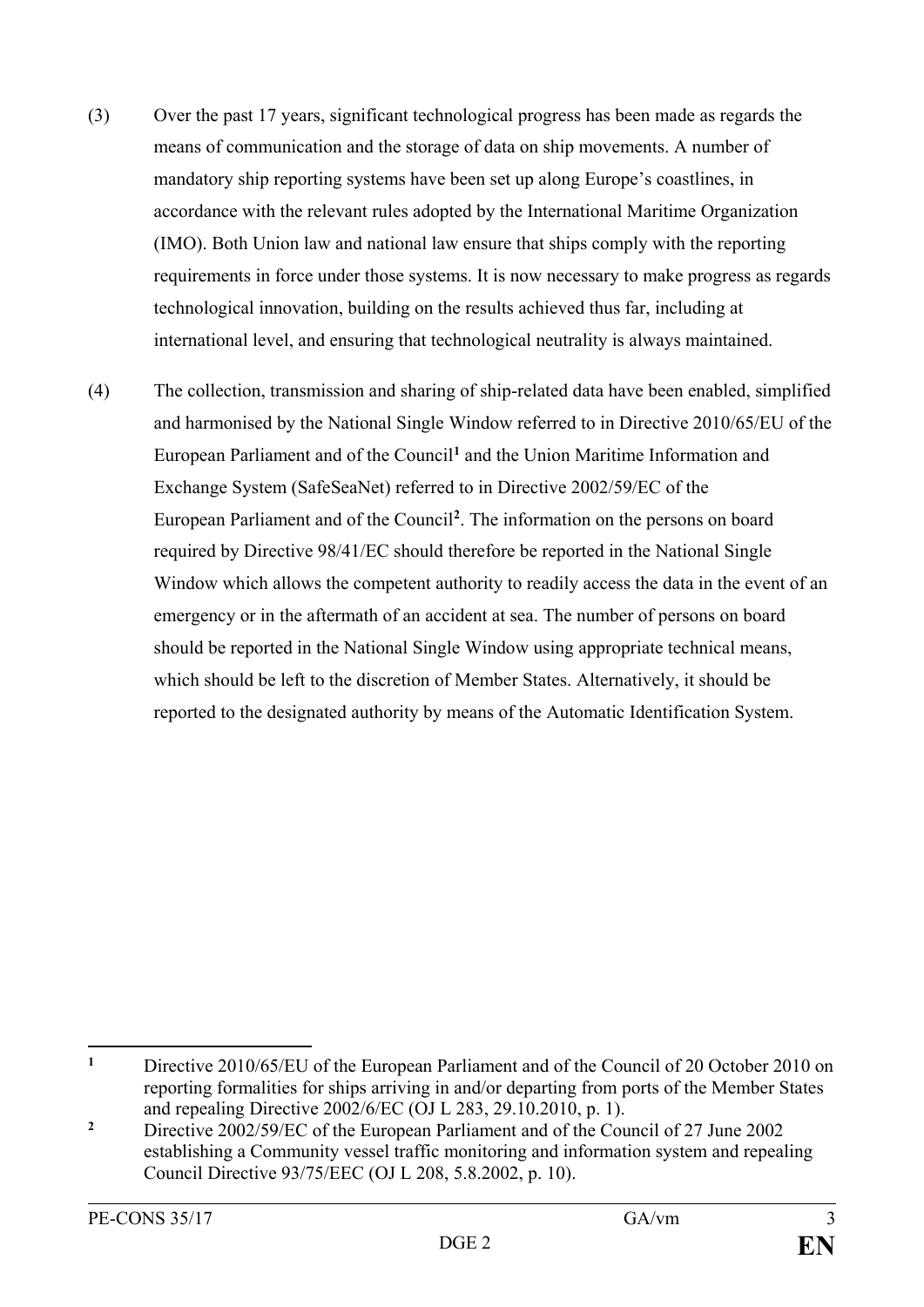- (5) To facilitate the provision and exchange of information reported under this Directive and in order to reduce the administrative burden, Member States should use the harmonised reporting formalities established by Directive 2010/65/EU. In the event of an accident affecting more than one Member State, the Member States should make information available to other Member States via the SafeSeaNet system.
- (6) To allow Member States a sufficient period to add new functionalities to the national single windows, it is appropriate to provide for a transitional period during which Member States have the possibility to maintain the current system for registering persons on board passenger ships.
- (7) Progress made in developing national single windows should serve as a basis for moving towards a European single window environment in the future.
- (8) Member States should encourage operators, and in particular smaller operators, to use the National Single Window. However, in order to ensure compliance with the principle of proportionality, Member States should have the possibility to exempt, under specific conditions, smaller operators who do not yet use the National Single Window and who mainly operate short domestic voyages of less than 60 minutes from the obligation to report in the National Single Window the number of persons on board.
- (9) In order to take account of the specific geographical location of the islands of Heligoland and Bornholm and the nature of their transport connections to the mainland, Germany, Denmark and Sweden should be given additional time to collect the list of persons on board and, during a transitional period, to use the current system to communicate this information.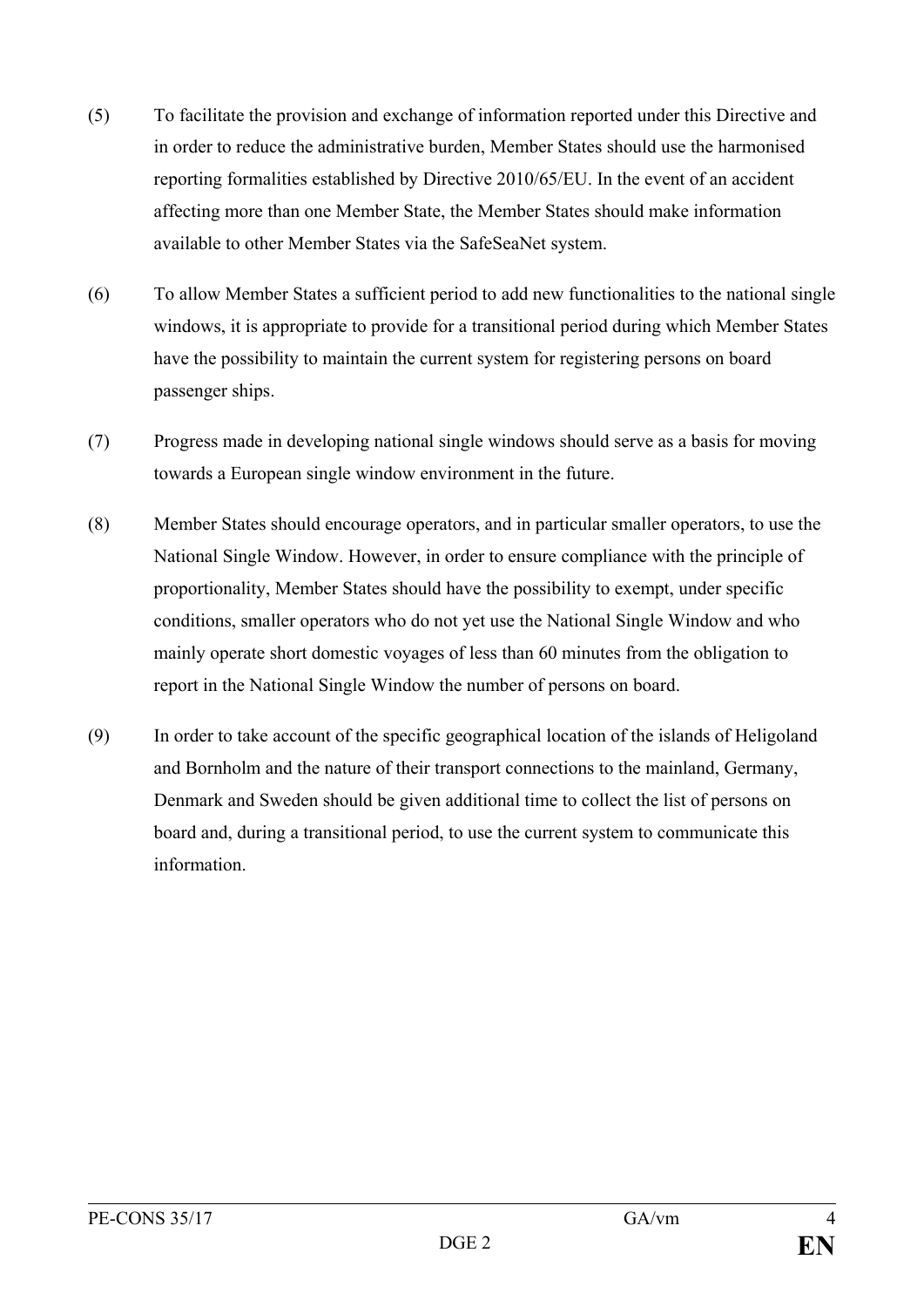- (10) Member States should continue to have the possibility to lower the 20 mile threshold for recording and reporting the list of persons on board. This right includes voyages where passenger ships carrying a high number of passengers make successive calls between ports at a distance of less than 20 miles during the course of a single longer voyage. In such cases, Member States should be allowed to lower the 20 mile threshold so as to make it possible for the information required by this Directive to be recorded in respect of passengers on board who embarked in the first or intermediate ports.
- (11) To provide relatives with timely and reliable information in the case of an accident, to reduce unnecessary delays in the consular assistance and other services, and to facilitate identification procedures, the data communicated should include information on the nationality of persons on board. The list of required data entries for voyages of over 20 miles should be simplified, clarified and, as far as possible, aligned with reporting requirements for the National Single Window.
- (12) Given the improvements in the electronic means of data recording, and taking into account the fact that personal data is collected before the ship's departure, the 30 minutes delay currently provided for by Directive 98/41/EC should be reduced to 15 minutes.
- (13) It is important that clear instructions to be followed in the event of an emergency be provided for every person on board, in accordance with international requirements.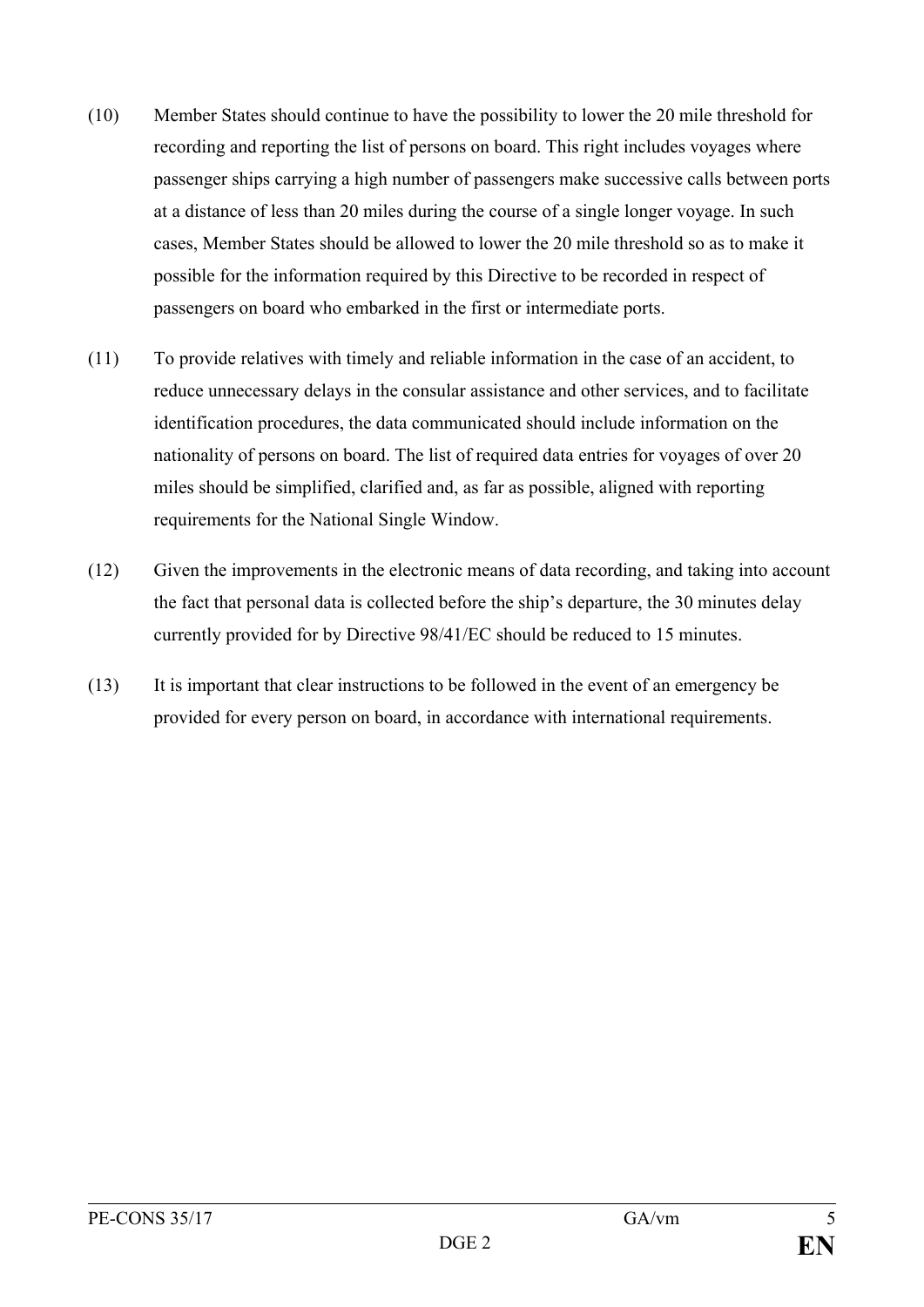- (14) To increase legal clarity and to enhance consistency with related Union legislation, and in particular Directive 2009/45/EC of the European Parliament and of the Council**[1](#page-6-0)** , a number of outdated, ambiguous and confusing references should be updated or deleted. The definition of 'passenger ship' should be aligned to other Union legislation, in a way that does not exceed the scope of this Directive. The definition of 'protected sea area' should be replaced by a concept which is aligned with Directive 2009/45/EC for the purposes of the exemptions under this Directive, ensuring the proximity of search and rescue facilities. The definition of 'passenger registrar' should be amended to reflect the new duties that no longer include the keeping of information. The definition of 'designated authority' should cover competent authorities having direct or indirect access to the information required by this Directive. The corresponding requirements for company passenger registration systems should be deleted.
- (15) This Directive should not apply to pleasure yachts or pleasure craft. In particular, it should not apply to pleasure yachts or pleasure craft when they are bareboat chartered and not subsequently engaged in trade for the purposes of carrying passengers.
- (16) Member States should remain responsible for ensuring compliance with the data registration requirements under Directive 98/41/EC, namely as regards the accuracy and timely registration of the data. To ensure consistency of information, it should be possible to carry out random checks.

<span id="page-6-0"></span> $\mathbf{1}$ **<sup>1</sup>** Directive 2009/45/EC of the European Parliament and of the Council of 6 May 2009 on safety rules and standards for passenger ships (OJ L 163, 25.6.2009, p. 1).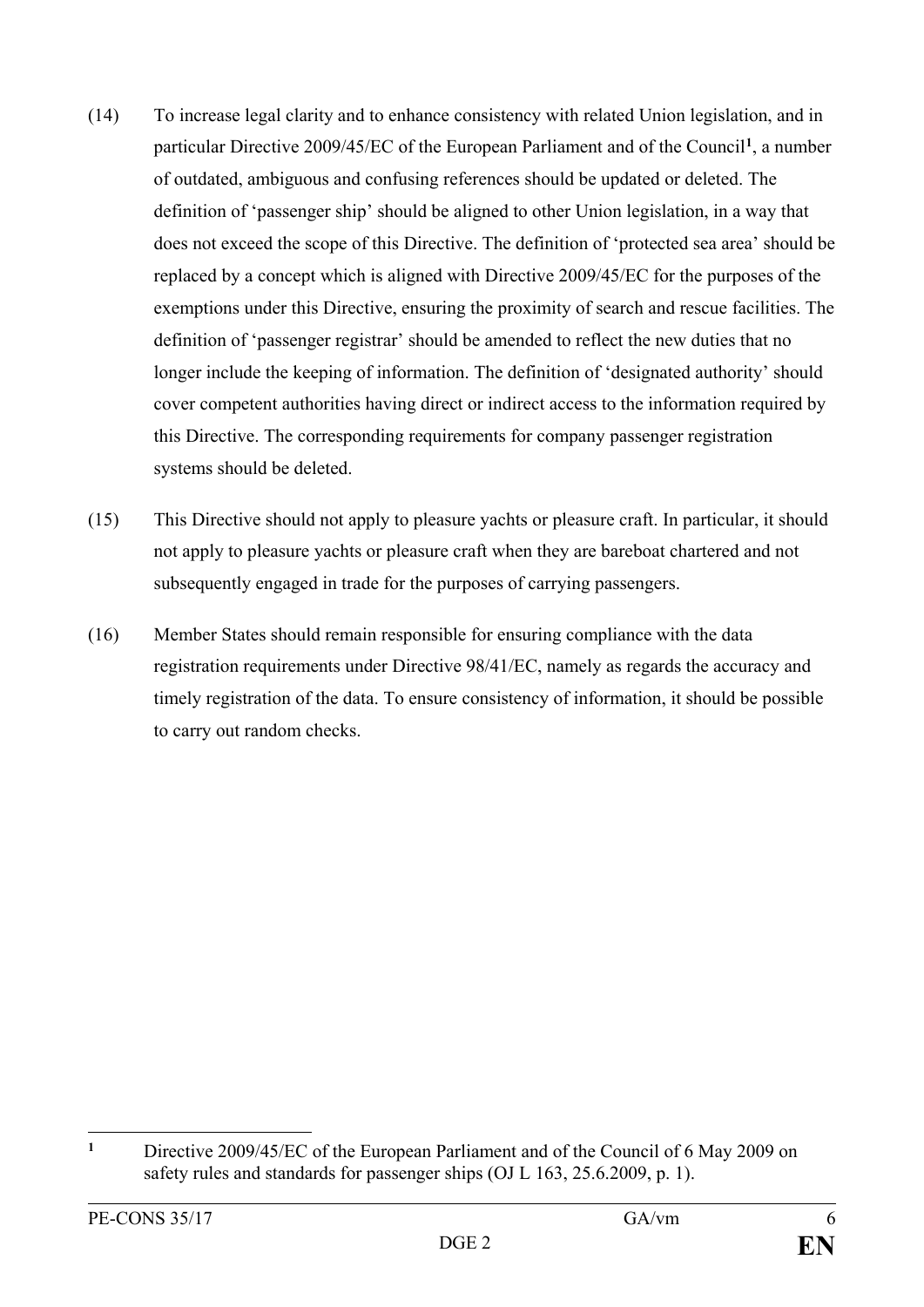- (17) In so far as measures provided for in Directives 98/41/EC and 2010/65/EU entail the processing of personal data, that processing should be carried out in accordance with Union law on the protection of personal data, in particular Regulation (EU) 2016/679 of the European Parliament and of the Council**[1](#page-7-0)**, and Regulation (EC) No 45/2001 of the European Parliament and of the Council**[2](#page-7-1)** . In particular and without prejudice to other legal obligations in compliance with data protection law, personal data collected in accordance with Directive 98/41/EC should not be processed or used for any other purpose and should not be retained longer than necessary for the purposes of Directive 98/41/EC. Personal data should therefore be erased automatically and without undue delay once a ship's voyage has been safely completed or, as applicable, when an investigation or a judicial proceeding taking place during the aftermath of an accident or emergency has been concluded.
- (18) Taking into account the state of the art and the cost of implementation, each company should implement appropriate technical and organisational measures in order to protect personal data processed pursuant to this Directive against accidental or unlawful destruction or accidental loss, alteration, and unauthorised disclosure or access, in line with Union and national legislation on data protection.

<span id="page-7-0"></span> $\mathbf{1}$ **<sup>1</sup>** Regulation (EU) 2016/679 of the European Parliament and of the Council of 27 April 2016 on the protection of natural persons with regard to the processing of personal data and on the free movement of such data, and repealing Directive 95/46/EC (General Data Protection Regulation) (OJ L 119, 4.5.2016, p. 1).

<span id="page-7-1"></span>**<sup>2</sup>** Regulation (EC) No 45/2001 of the European Parliament and of the Council of 18 December 2000 on the protection of individuals with regard to the processing of personal data by the Community institutions and bodies and on the free movement of such data (OJ L 8, 12.1.2001, p. 1).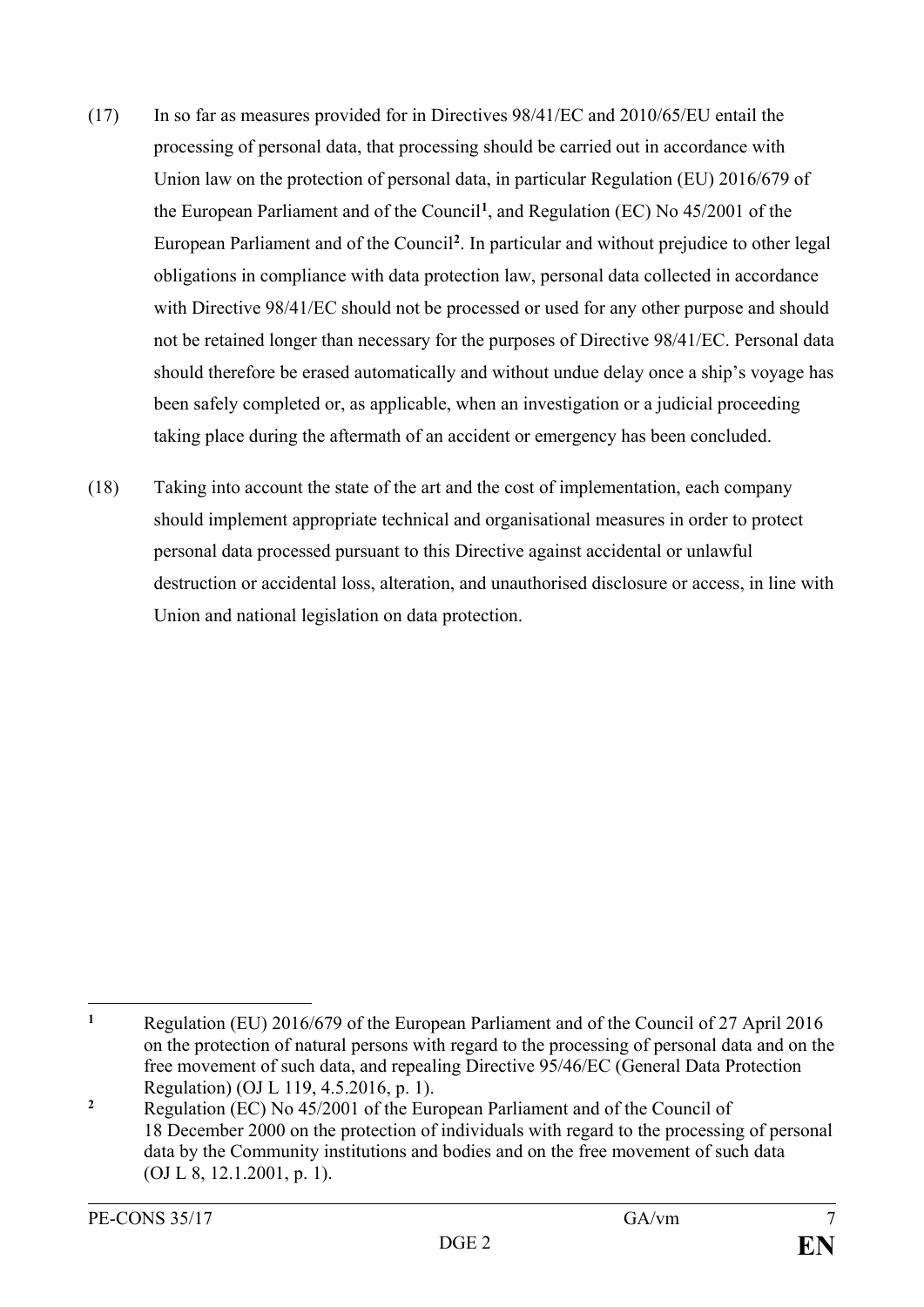- (19) In view of the principle of proportionality and given that it is in the passenger's best interest to provide genuine information, the current means of personal data collection on the basis of self-declaration by passengers is sufficient for the purposes of Directive 98/41/EC. At the same time, electronic means of data registration and verification should ensure that unique information is registered for every person on board.
- (20) To increase transparency and to facilitate the notification by Member States of exemptions and requests for derogation, a database should be established and maintained for that purpose by the Commission. It should include the notified measures in their draft and adopted form. The adopted measures should be made publicly accessible.
- (21) Data relating to the notification of exemptions and requests for derogation by the Member States should be harmonised and coordinated as necessary in order to ensure that the use of such data is as effective as possible.
- (22) In view of the changes brought about by the Treaty on the Functioning of the European Union (TFEU), the powers conferred on the Commission to implement Directive 98/41/EC should be updated correspondingly. Implementing acts should be adopted in accordance with Regulation (EU) No 182/2011 of the European Parliament and of the Council**[1](#page-8-0)**.

<span id="page-8-0"></span> $\overline{a}$ **<sup>1</sup>** Regulation (EU) No 182/2011 of the European Parliament and of the Council of 16 February 2011 laying down the rules and general principles concerning mechanisms for control by Member States of the Commission's exercise of implementing powers (OJ L 55, 28.2.2011, p. 13).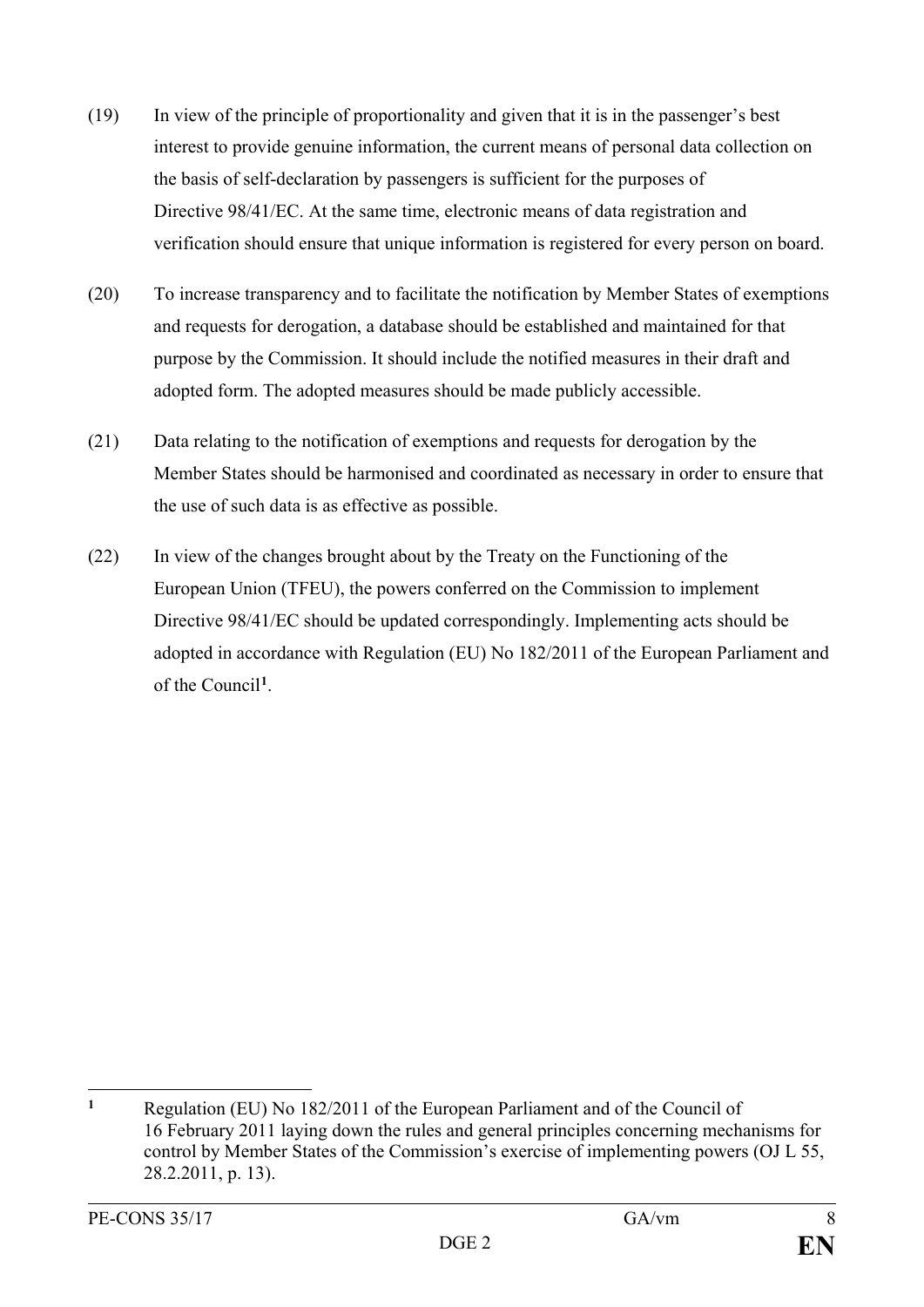- (23) In order to take account of developments at international level and to increase transparency, the power to adopt acts in accordance with Article 290 (TFEU), should be delegated to the Commission in respect of not applying, for the purposes of this Directive, amendments to the international instruments if necessary. It is of particular importance that the Commission carry out appropriate consultations during its preparatory work, including at expert level, and that those consultations be conducted in accordance with the principles laid down in the Interinstitutional Agreement of 13 April 2016 on Better Law-Making. In particular, to ensure equal participation in the preparation of delegated acts, the European Parliament and the Council receive all documents at the same time as Member States' experts, and their experts systematically have access to meetings of Commission expert groups dealing with the preparation of delegated acts.
- (24) In view of the full monitoring cycle of European Maritime Safety Agency visits, the Commission should evaluate the implementation of Directive 98/41/EC by … [seven years after the date referred to in the second subparagraph of Article 3(1)] and report to the European Parliament and the Council thereon. Member States should cooperate with the Commission to gather all information necessary for that evaluation.
- (25) To reflect the changes brought to Directive 98/41/EC, information on persons on board should be included in the list of reporting formalities referred to in Part A of the Annex to Directive 2010/65/EU.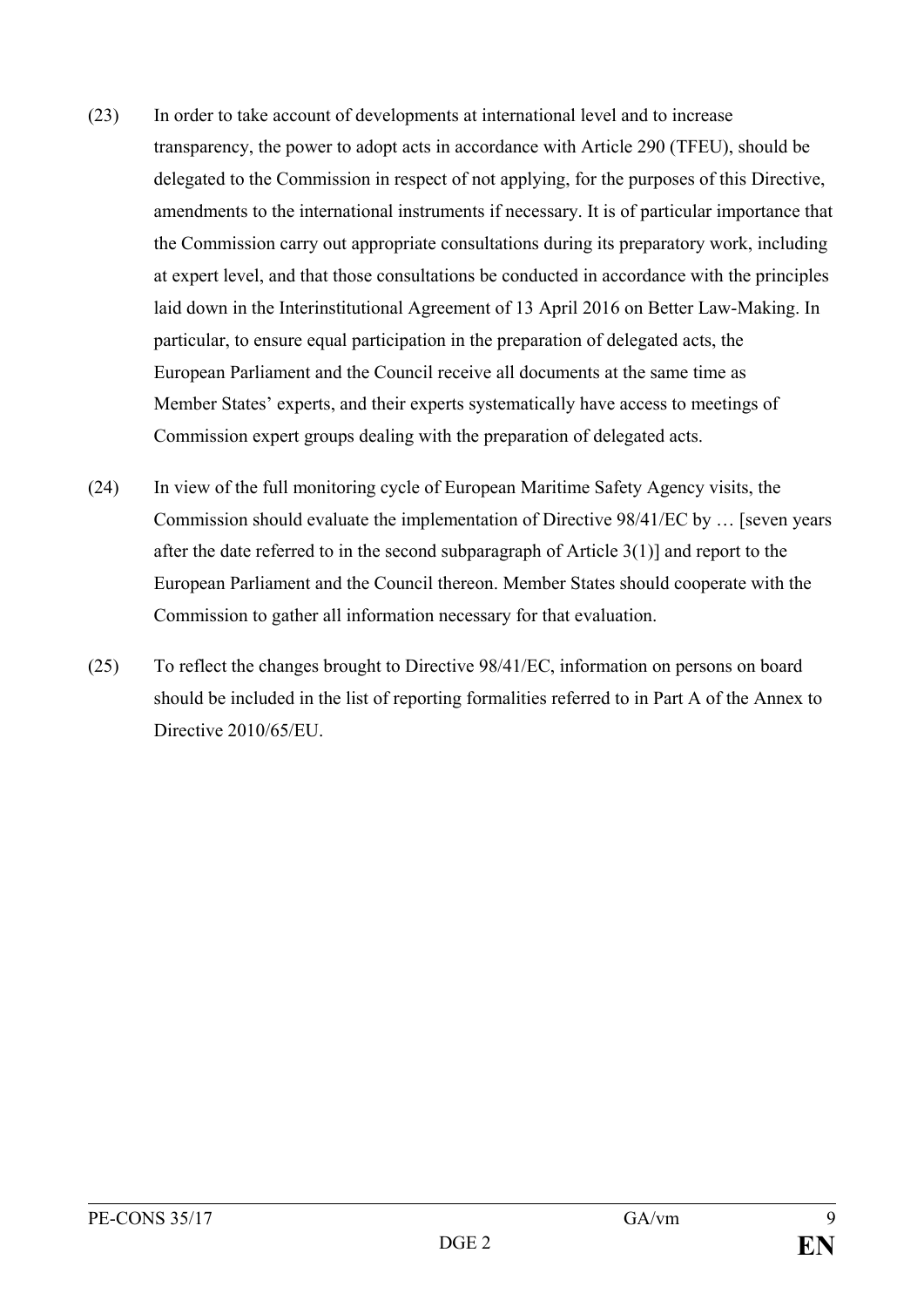- (26) In order not to impose a disproportionate administrative burden on landlocked Member States which have no seaports and which have no passenger ships flying their flag that fall within the scope of this Directive, such Member States should be allowed to derogate from the provisions of this Directive. This means that as long as this condition is fulfilled, they are not obliged to transpose this Directive.
- (27) The European Data Protection Supervisor was consulted in accordance with Article 28(2) of Regulation (EC) No 45/2001 and delivered formal comments on 9 December 2016.
- (28) Directives 98/41/EC and 2010/65/EU should therefore be amended accordingly,

HAVE ADOPTED THIS DIRECTIVE: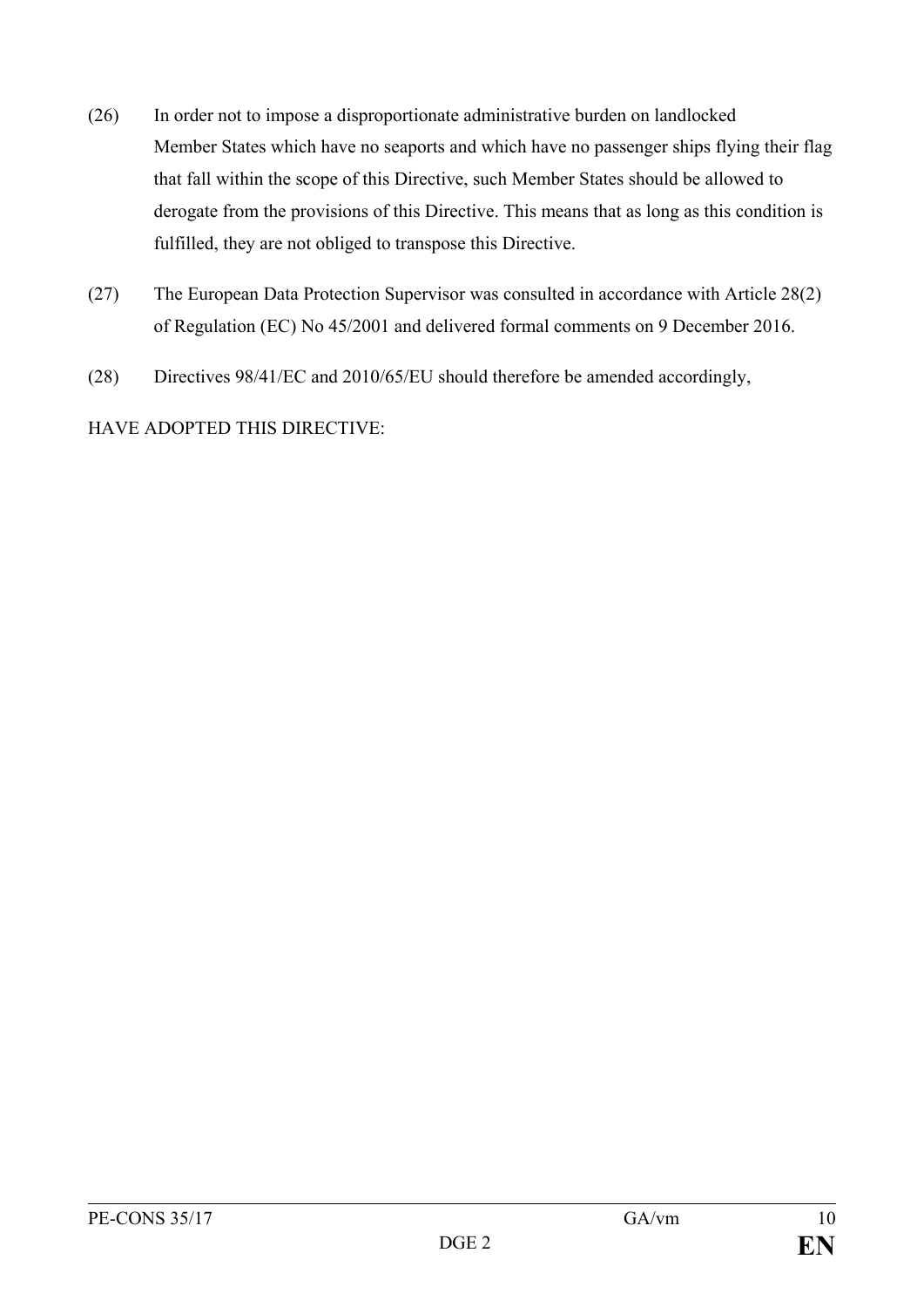# *Article 1 Amendments to Directive 98/41/EC*

Directive 98/41/EC is amended as follows:

- (1) Article 2 is amended as follows:
	- (a) the second indent is replaced by the following:
		- "– 'passenger ship' shall mean a ship or a high-speed craft which carries more than 12 passengers,";
	- (b) the sixth indent is replaced by the following:
		- "– 'passenger registrar' shall mean the responsible person designated by a company to fulfil the ISM Code obligations, where applicable, or a person designated by a company as responsible for the transmission of information on persons who have embarked on a company passenger ship,";
	- (c) the seventh indent is replaced by the following:
		- "– 'designated authority' shall mean the competent authority of the Member State responsible for search and rescue or concerned with the aftermath of an accident, having access to the information required under this Directive,";
	- (d) the ninth indent is deleted;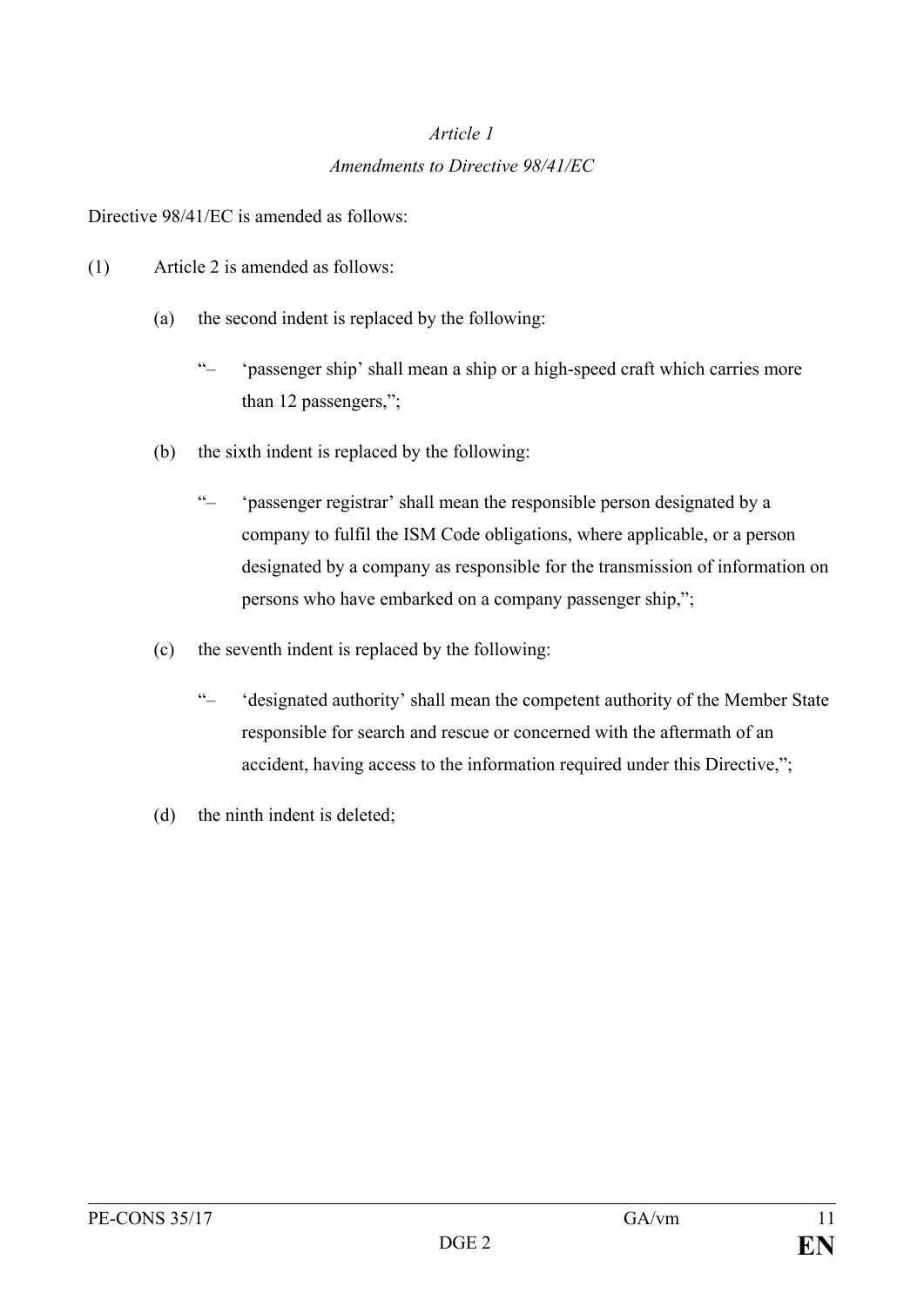- (e) in the tenth indent, the introductory phrase is replaced by the following:
	- "– 'regular service' shall mean a series of ship crossings operated so as to serve traffic between the same two or more ports, or a series of voyages from and to the same port without intermediate calls, either:";
- (f) the following indent is added:
	- "– 'port area' shall mean an area as defined in point (r) of Article 2 of Directive 2009/45/EC,";
- (g) the following indent is added:
	- "– 'pleasure yacht or pleasure craft' shall mean a vessel which is not engaged in trade, regardless of its means of propulsion.";
- (2) Article 3 is replaced by the following:

#### "*Article 3*

- 1. This Directive shall apply to passenger ships, with the exception of:
	- ships of war and troop ships,
	- pleasure yachts and pleasure craft,
	- ships exclusively engaged in port areas or inland waterways.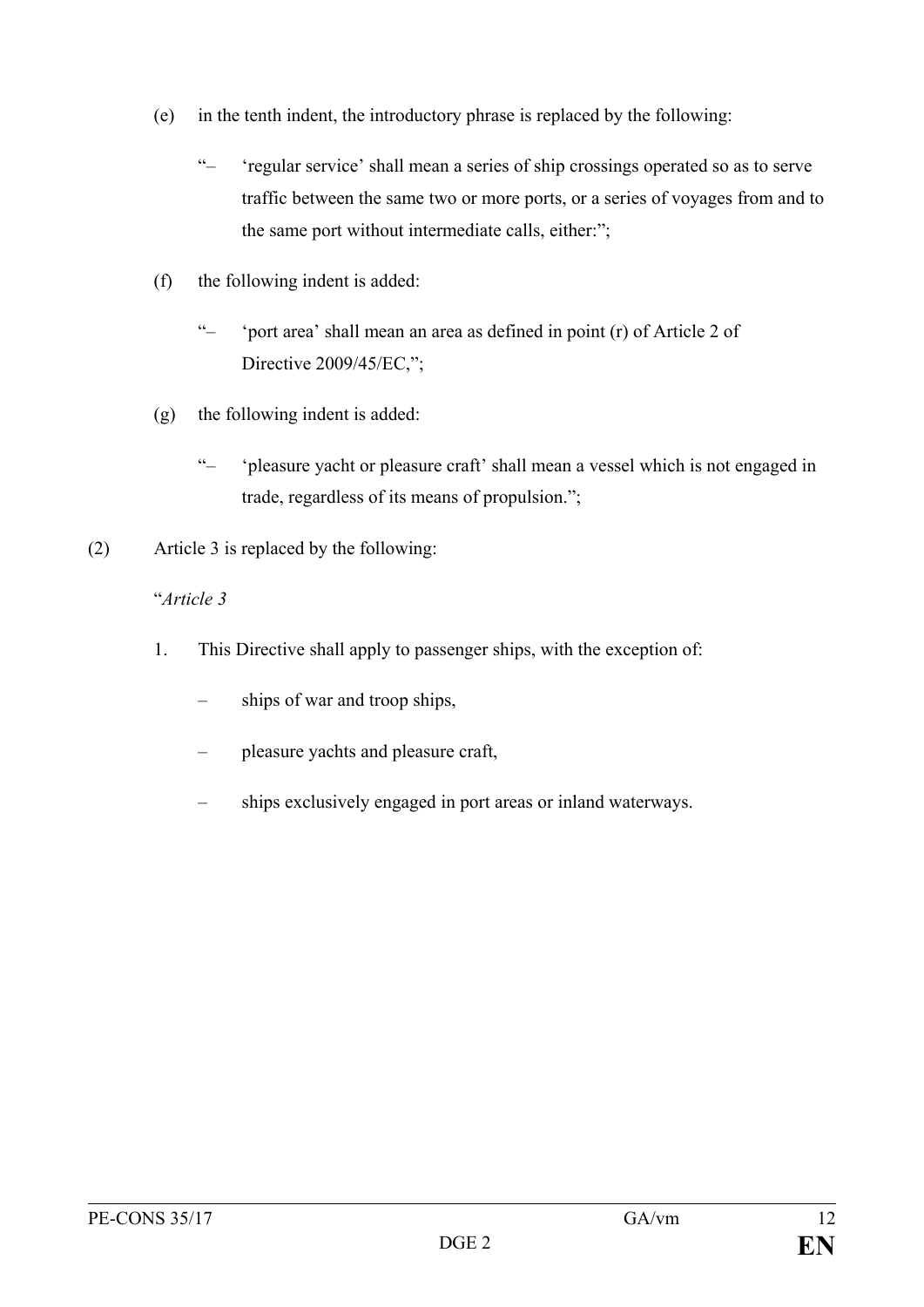2. Member States which do not have seaports and which have no passenger ships flying their flag that fall within the scope of this Directive may derogate from the provisions of this Directive except for the obligation set out in the second subparagraph.

Those Member States which intend to avail themselves of such derogation shall communicate to the Commission at the latest on … [date of transposition of this amending Directive] if the conditions are met and shall inform the Commission annually thereafter of any subsequent change. Such Member States may not allow passenger ships that fall within the scope of this Directive to fly their flag until they have transposed and implemented this Directive.";

- (3) in Article 4, paragraph 2 is replaced by the following:
	- "2. Before the passenger ship departs, the number of persons on board shall be communicated to the master of the ship, and reported by appropriate technical means in the single window established pursuant to Article 5 of Directive 2010/65/EU of the European Parliament and of the Council\*, or, if the Member State so chooses, communicated to the designated authority by means of the Automatic Identification System.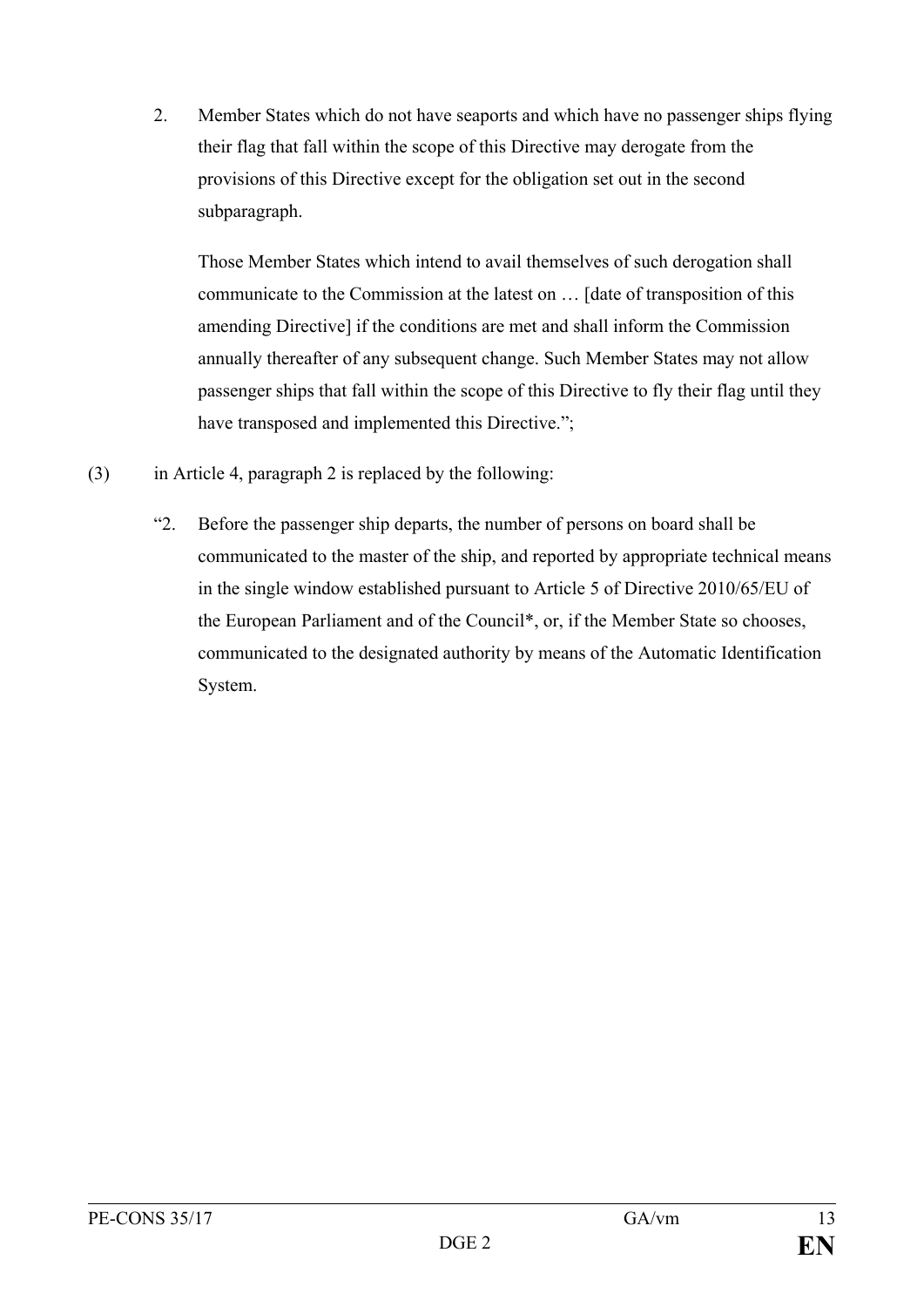For a transitional period of six years from … [date of entry into force of this amending Directive], Member States may continue to allow that information to be communicated to the company's passenger registrar or to the shore-based company system that performs the same function, instead of requiring it to be reported in the single window or to the designated authority by means of the Automatic Identification System.

(4) Article 5 is replaced by the following:

### "*Article 5*

 $\mathcal{L}_\text{max}$  . The set of the set of the set of the set of the set of the set of the set of the set of the set of the set of the set of the set of the set of the set of the set of the set of the set of the set of the set

- 1. Where a passenger ship departs from a port located in a Member State in order to undertake a voyage of which the distance sailed from the point of departure to the next port of call exceeds 20 miles, the following information shall be recorded:
	- the family names of the persons on board, their forenames, their gender, their nationality, their dates of birth,
	- when volunteered by a passenger, information concerning special care or assistance that might be needed in an emergency,
	- if the Member State so chooses, when volunteered by the passenger, a contact number in case of an emergency.

<sup>\*</sup> Directive 2010/65/EU of the European Parliament and of the Council of 20 October 2010 on reporting formalities for ships arriving in and/or departing from ports of the Member States and repealing Directive 2002/6/EC (OJ L 283, 29.10.2010, p. 1).";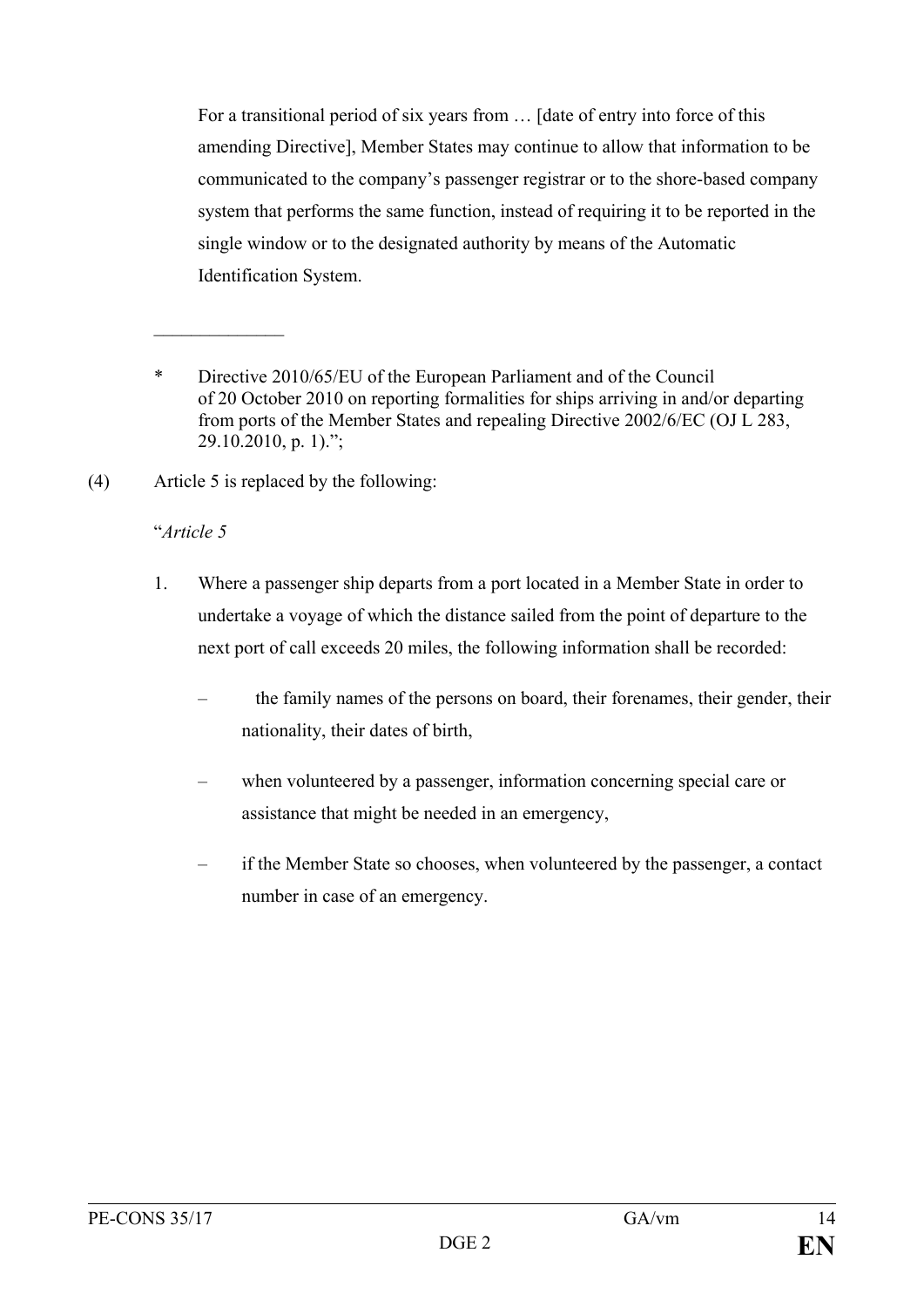- 2. The information listed in paragraph 1 shall be collected before the passenger ship's departure and reported in the single window established pursuant to Article 5 of Directive 2010/65/EU upon the passenger ship's departure but in no case later than 15 minutes after its departure.
- 3. For a transitional period of six years from … [date of entry into force of this amending Directive], Member States may continue to allow that information be communicated to the company's passenger registrar or to the shore-based company system that performs the same function, instead of requiring it to be reported in the single window.
- 4. Without prejudice to other legal obligations that comply with Union and national legislation on data protection, personal data collected for the purposes of this Directive shall not be processed and used for any other purpose. Such personal data shall always be handled in accordance with Union law on data protection and privacy and shall be erased automatically and without undue delay once it is no longer needed.";
- (5) in Article 6, paragraph 2 is replaced by the following:
	- "2. Each Member State shall, as regards every passenger ship that flies the flag of a third country, departs from a port located outside the Union and is bound for a port located in that Member State, require the company to ensure that the information specified in Articles 4(1) and 5(1) is provided in accordance with Articles 4(2) and 5(2).";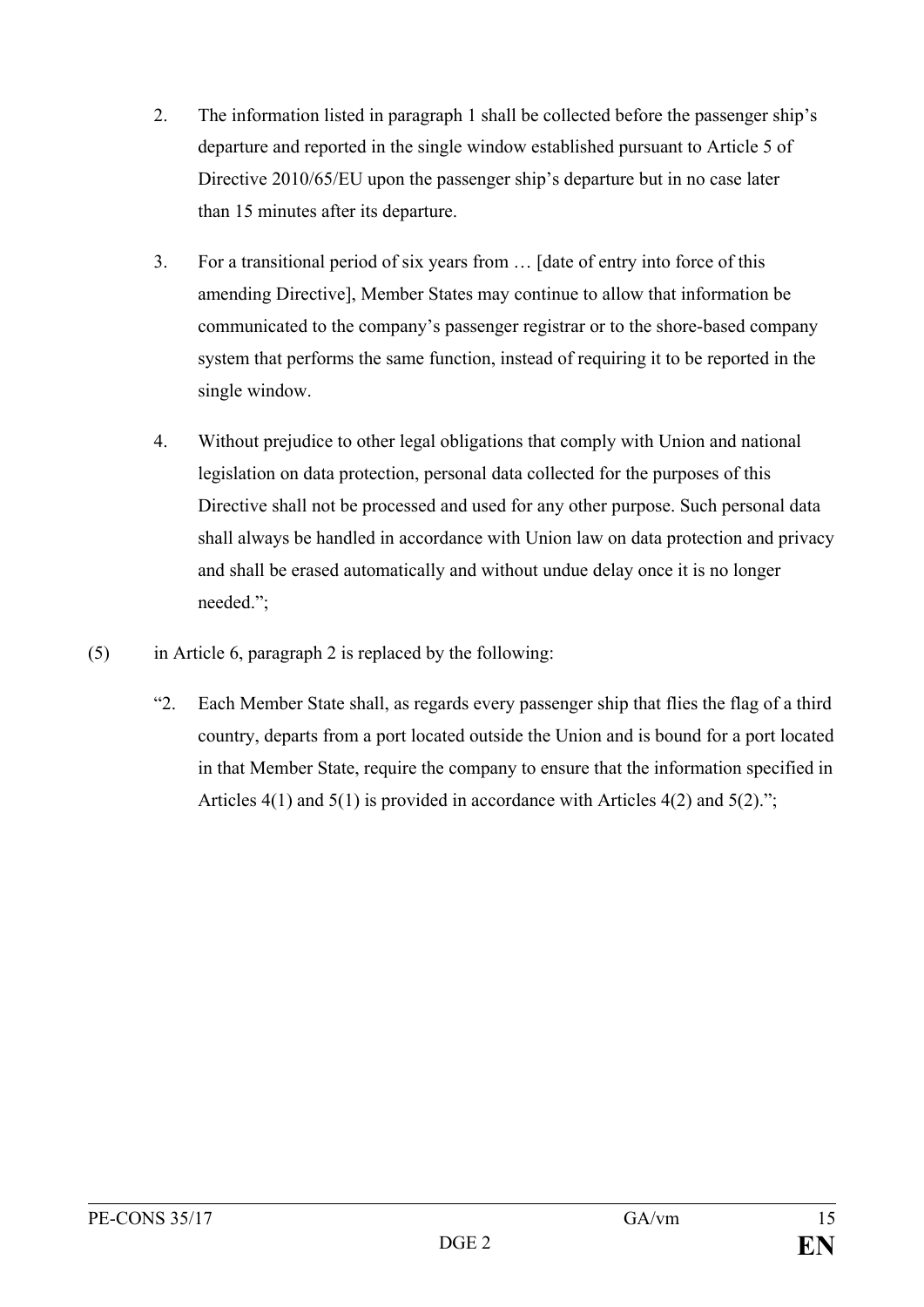#### (6) Article 8 is replaced by the following:

#### "*Article 8*

Each company assuming responsibility for operating a passenger ship shall, where required under Articles 4 and 5 of this Directive, appoint a passenger registrar responsible for reporting the information referred to in those provisions in the single window established pursuant to Article 5 of Directive 2010/65/EU or to the designated authority by means of the Automatic Identification System.

Personal data collected in accordance with Article 5 of this Directive shall be kept by the company no longer than is necessary for the purposes of this Directive, and in any event only until the moment the ship's voyage in question has been safely completed and the data has been reported in the single window established pursuant to Article 5 of Directive 2010/65/EU. Without prejudice to other specific legal obligations under Union or national law, including for statistical purposes, once the information is no longer needed for this purpose, it shall be erased automatically and without undue delay.

Each company shall ensure that information concerning passengers who have declared a need for special care or assistance in emergency situations is properly recorded and communicated to the master before the passenger ship departs.";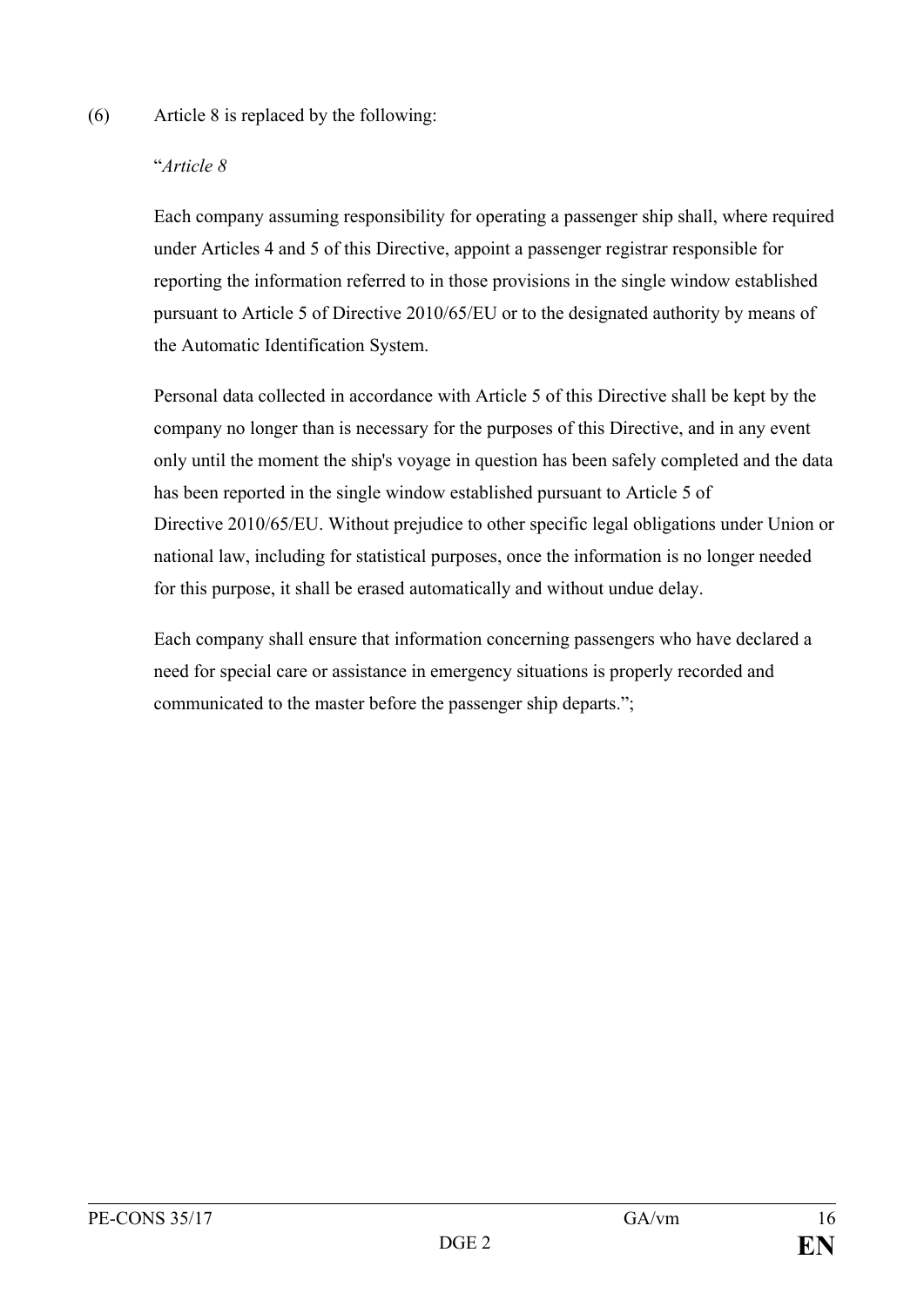- (7) Article 9 is amended as follows:
	- (a) paragraph 2 is amended as follows:
		- point (a) is deleted;
		- points (b) and (c) are replaced by the following:
			- "2. A Member State from whose port a passenger ship departs may exempt it from the obligation to report the number of persons on board in the single window established pursuant to Article 5 of Directive 2010/65/EU, provided that the ship concerned is not a high speed craft, it operates regular services of less than one hour between port calls exclusively in sea area D established pursuant to Article 4 of Directive 2009/45/EC and the proximity of search and rescue facilities is ensured in that sea area.

A Member State may exempt passenger ships sailing between two ports or from and to the same port without intermediate calls from the obligations laid down in Article 5 of this Directive, provided that the ship concerned operates exclusively in sea area D established pursuant to Article 4 of Directive 2009/45/EC, and the proximity of search and rescue facilities is ensured in that sea area.";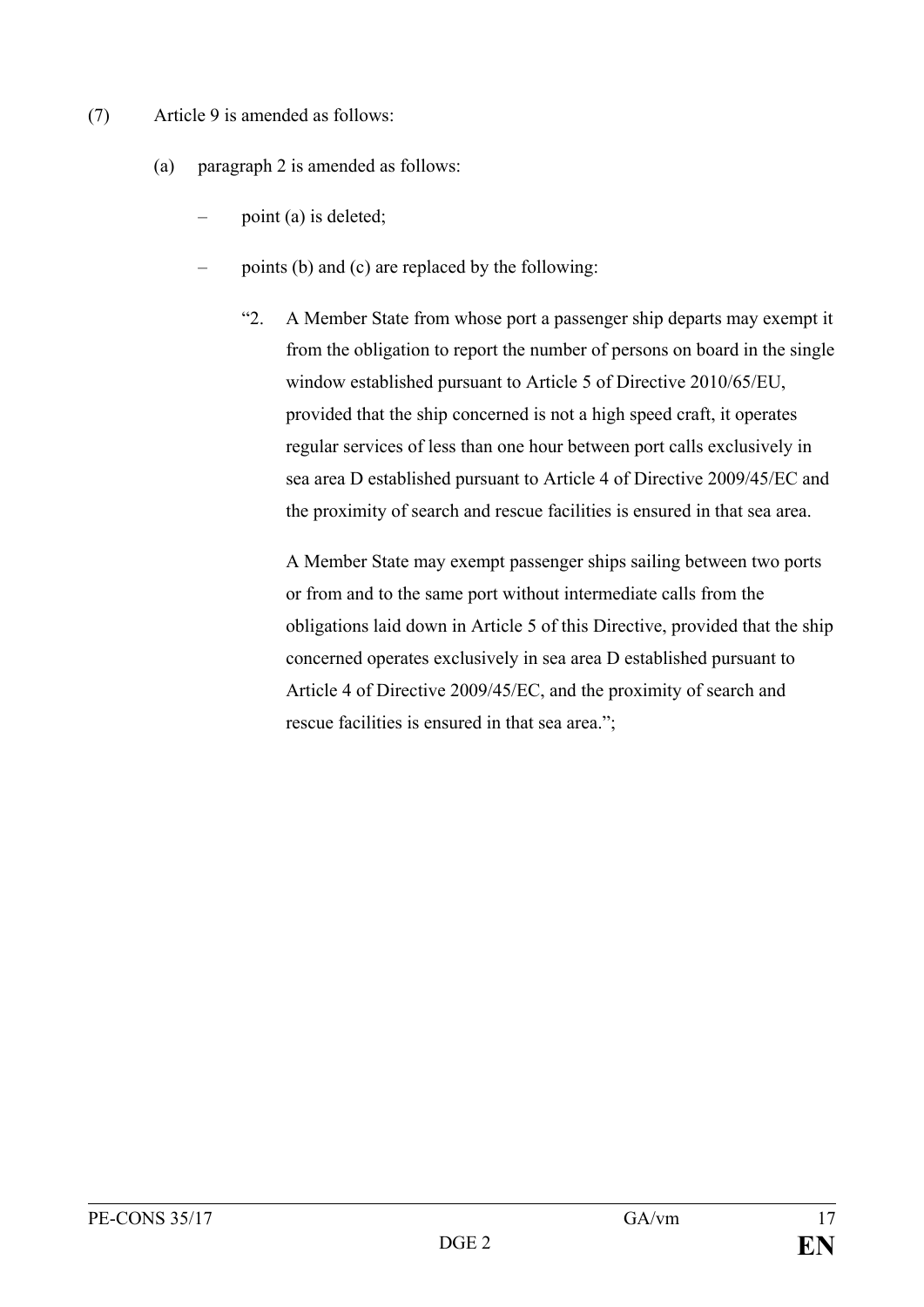– following subparagraph is added:

"By way of derogation from Article 5(2) and without prejudice to the transitional period laid down in Article 5(3), the following Member States shall have the right to apply the following exemptions:

- (i) Germany may extend the periods for the collection and reporting of information referred to in Article 5(1) to one hour after departure in the case of passenger ships operating from and to the Island of Heligoland, and
- (ii) Denmark and Sweden may extend the periods for the collection and reporting of information referred to in Article 5(1) to one hour after departure in the case of passenger ships operating from and to the Island of Bornholm.";
- (b) in paragraph 3, points (a) and (b) are replaced by the following:
	- "(a) the Member State shall without delay notify the Commission of its decision to grant an exemption from the obligations laid down in Article 5, giving its substantive reasons for doing so. This notification shall be carried out by means of a database established and maintained by the Commission for that purpose, to which the Commission and Member States shall have access. The Commission shall make the adopted measures available on a publicly accessible website;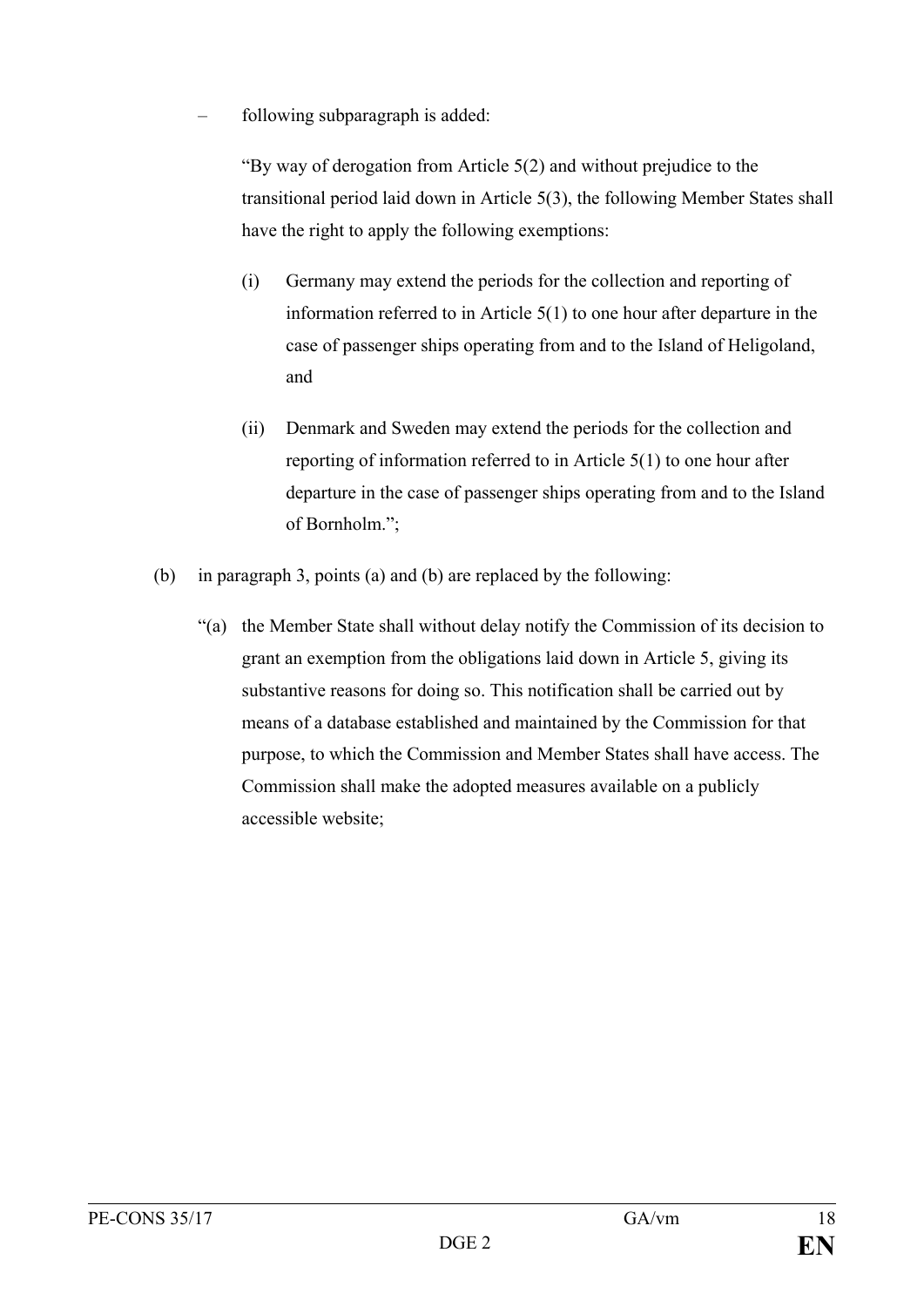- (b) if within six months of such notification the Commission considers that the exemption is not justified or could have adverse effects on competition, the Commission may adopt implementing acts, requiring the Member State to amend or withdraw its decision. Those implementing acts shall be adopted in accordance with the examination procedure referred to in Article 13(2).";
- (c) in paragraph 4, the third subparagraph is replaced by the following:

"The request shall be submitted to the Commission by means of the database referred to in paragraph 3. If within six months of such request the Commission considers that the derogation is not justified or could have adverse effects on competition, the Commision may adopt implementing acts, requiring the Member State to amend or not to adopt the proposed decision. Those implementing acts shall be adopted in accordance with the examination procedure referred to in Article 13(2).";

(8) Article 10 is replaced by the following:

#### "*Article 10*

Member States shall ensure that companies have a procedure for data registration in place which guarantees that information required by this Directive is reported in an accurate and timely manner.

Each Member State shall designate the authority that will have access to the information required under this Directive. Member States shall ensure that, in the event of an emergency or in the aftermath of an accident, that designated authority has immediate access to the information required under this Directive.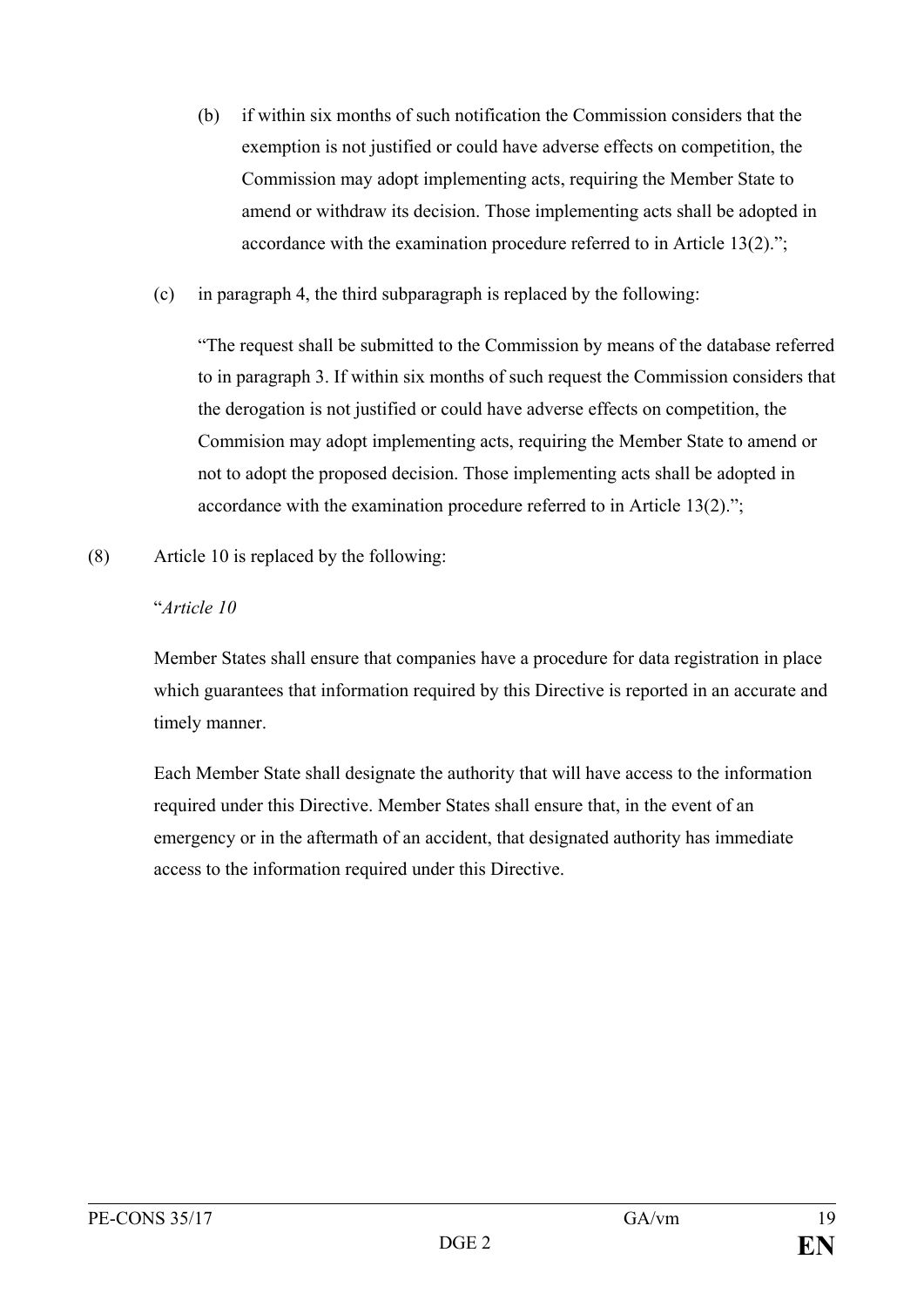Personal data collected in accordance with Article 5 shall be kept by Member States no longer than is necessary for the purposes of this Directive, and in any event, no longer than:

- (a) until the moment the ship's voyage in question has been safely completed, but in any case not longer than 60 days after the ship's departure; or
- (b) in the event of emergency or in the aftermath of an accident, until any investigation or judiciary proceedings have been completed.

Without prejudice to other specific legal obligations under Union or national law, including obligations for statistical purposes, once the information is no longer needed for the purposes of this Directive, it shall be erased automatically and without undue delay.";

(9) Article 11 is replaced by the following:

## "*Article 11*

- 1. For the purposes of this Directive the required data shall be collected and recorded in such a way that no undue delay is caused for passengers embarking or disembarking the vessel.
- 2. A multiplicity of data collection on the same or similar routes shall be avoided.":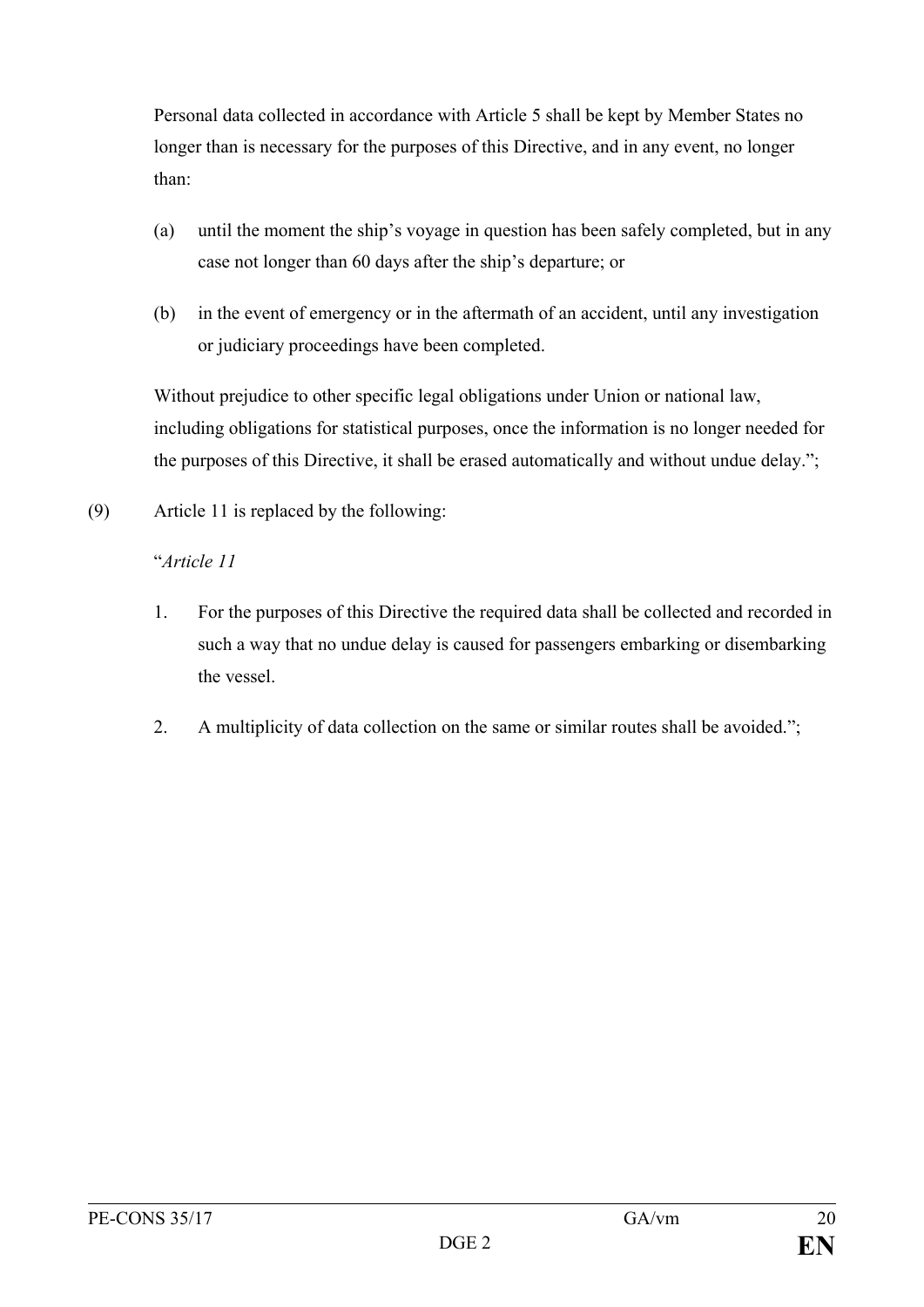(10) The following article is inserted:

### "*Article 11a*

 $\mathcal{L}_\text{max}$  . The set of the set of the set of the set of the set of the set of the set of the set of the set of the set of the set of the set of the set of the set of the set of the set of the set of the set of the set

- 1. The processing of personal data pursuant to this Directive shall be carried out in accordance with Regulation (EU) 2016/679 of the European Parliament and of the Council\*.
- 2. The processing of personal data by Union institutions and bodies pursuant to this Directive, such as in the Single Window and the SafeSeaNet, shall be carried out in accordance with Regulation (EC) No 45/2001 of the European Parliament and of the Council\*\*.

<sup>\*</sup> Regulation (EU) 2016/679 of the European Parliament and of the Council of 27 April 2016 on the protection of natural persons with regard to the processing of personal data and on the free movement of such data, and repealing Directive 95/46/EC (General Data Protection Regulation) (OJ L 119, 4.5.2016, p. 1).

<sup>\*\*</sup> Regulation (EC) No 45/2001 of the European Parliament and of the Council of 18 December 2000 on the protection of individuals with regard to the processing of personal data by the Community institutions and bodies and on the free movement of such data (OJ L 8, 12.1.2001, p. 1).";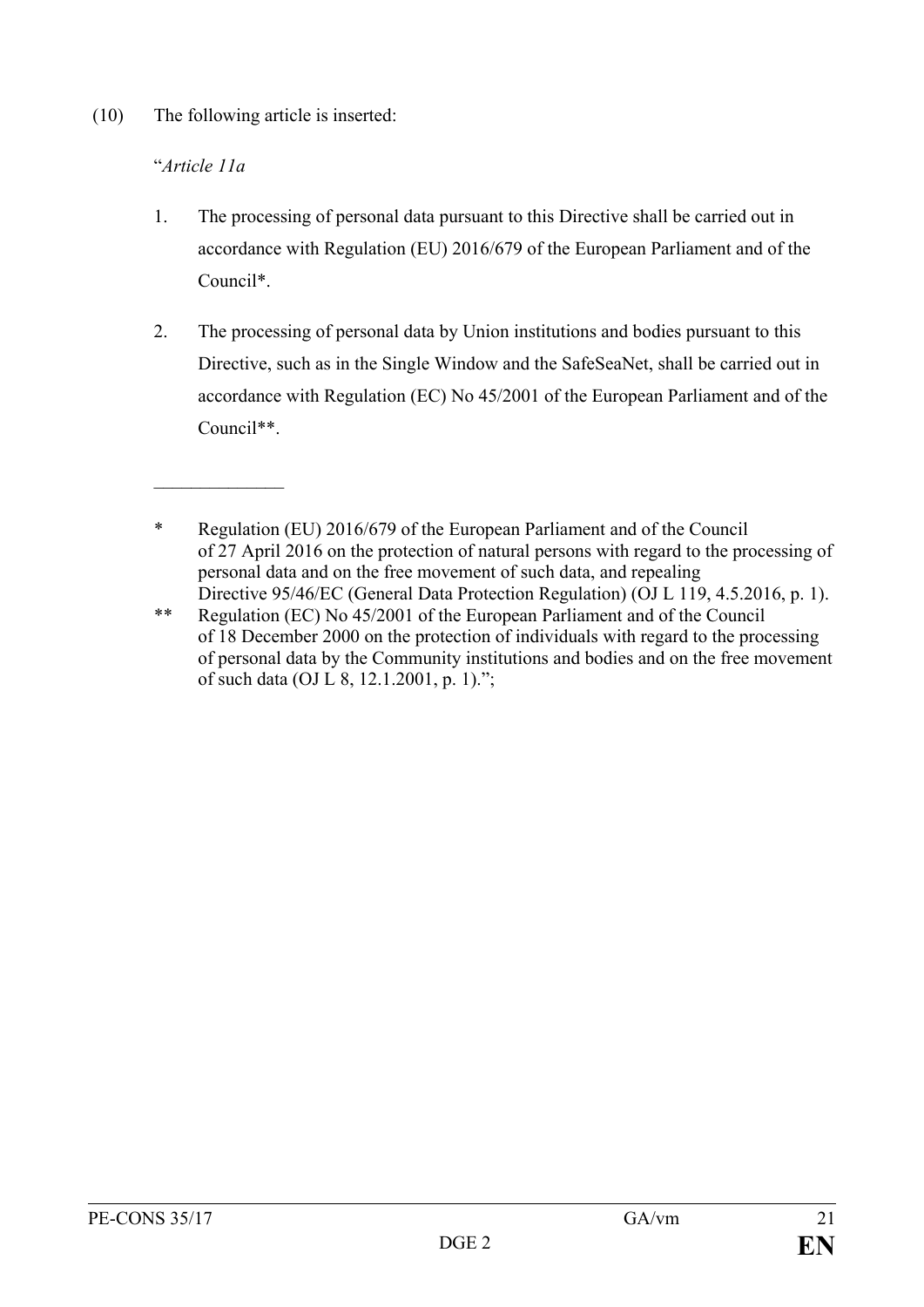#### (11) Article 12 is replaced by the following:

### "*Article 12*

- 1. In exceptional circumstances, where duly justified by an appropriate analysis by the Commission and in order to avoid a serious and unacceptable threat to maritime safety or incompatibility with Union maritime legislation, the Commission is empowered to adopt delegated acts in accordance with Article 12a, amending this Directive in order not to apply, for the purposes of this Directive, an amendment to the international instruments referred to in Article 2.
- 2. Those delegated acts shall be adopted at least three months before the expiration of the period established internationally for the tacit acceptance of the amendment concerned or the envisaged date for the entry into force of said amendment. In the period preceding the entry into force of such delegated act, Member States shall refrain from any initiative intended to integrate the amendment in national legislation or to apply the amendment to the international instrument concerned.";
- (12) the following Article is inserted:

#### "*Article 12a*

1. The power to adopt delegated acts referred to in Article 12 is conferred on the Commission subject to the conditions laid down in this Article.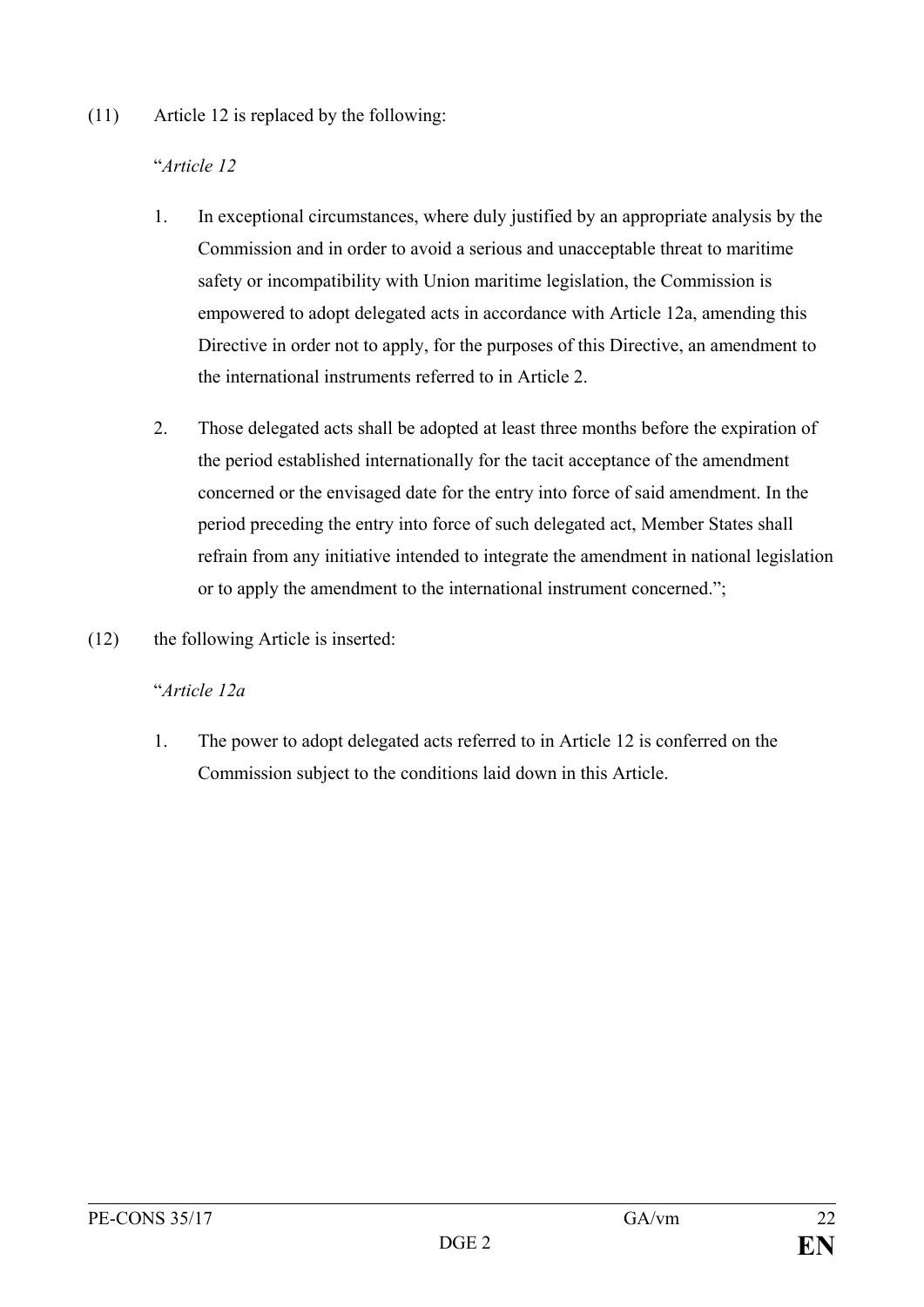- 2. The power to adopt delegated acts referred to in Article 12 shall be conferred on the Commission for a period of seven years from … [the date of entry into force of this amending Directive]. The Commission shall draw up a report in respect of the delegation of power not later than nine months before the end of the seven-year period. The delegation of power shall be tacitly extended for periods of an identical duration, unless the European Parliament or the Council opposes such extension not later than three months before the end of each period.
- 3. The delegation of power referred to in Article 12 may be revoked at any time by the European Parliament or by the Council. A decision to revoke shall put an end to the delegation of the power specified in that decision. It shall take effect the day following the publication of the decision in the *Official Journal of the European Union* or at a later date specified therein. It shall not affect the validity of any delegated acts already in force.
- 4. Before adopting a delegated act, the Commission shall consult experts designated by each Member State in accordance with the principles laid down in the Interinstitutional Agreement of 13 April 2016 on Better Law-Making.
- 5. As soon as it adopts a delegated act, the Commission shall notify it simultaneously to the European Parliament and to the Council.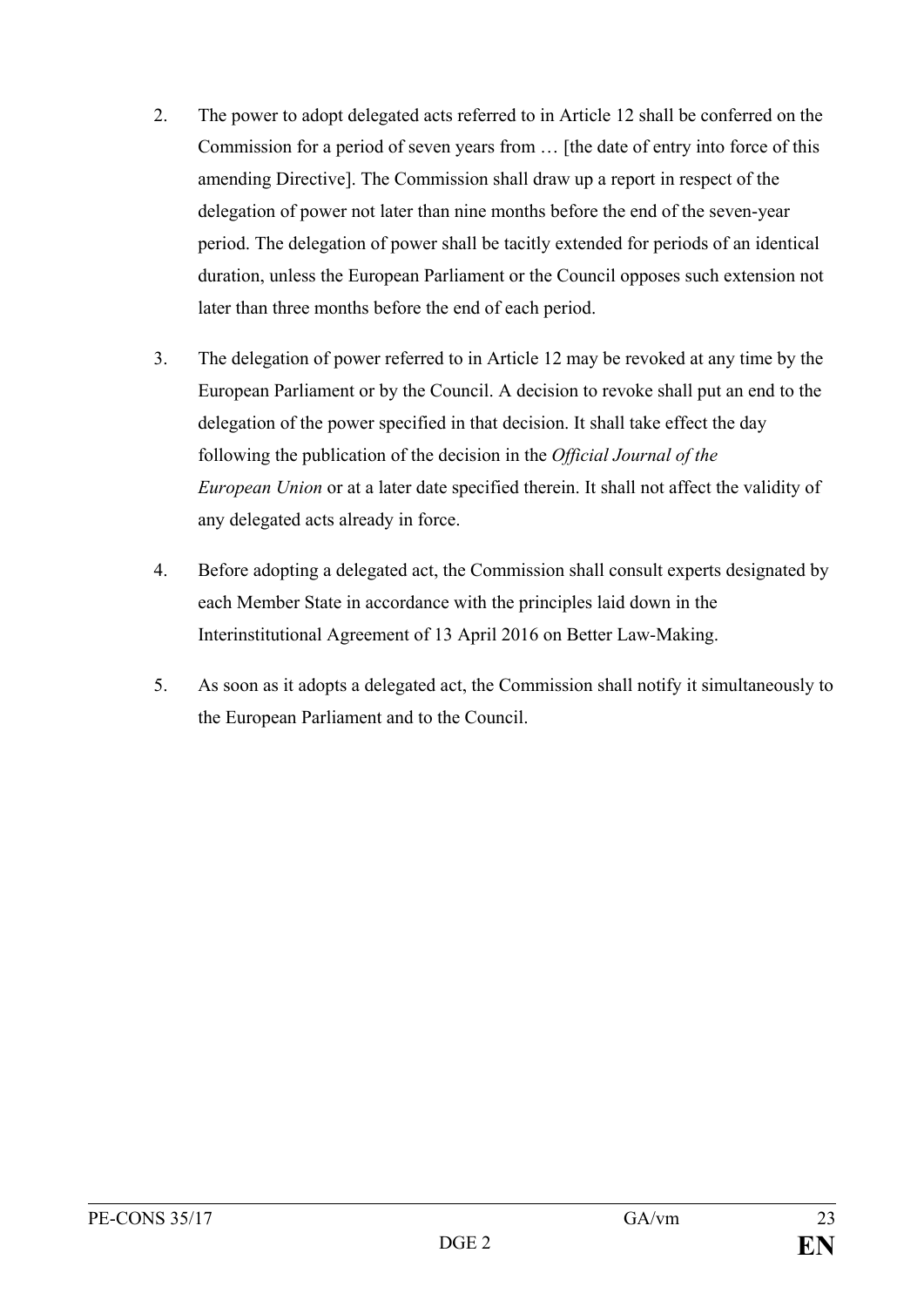- 6. A delegated act adopted pursuant to Article 12 shall enter into force only if no objection has been expressed either by the European Parliament or by the Council within a period of two months of notification of that act to the European Parliament and the Council or if, before the expiry of that period, the European Parliament and the Council have both informed the Commission that they will not object. That period shall be extended by two months at the initiative of the European Parliament or of the Council.";
- (13) Article 13 is amended as follows:
	- (a) paragraph 2 is replaced by the following:
		- "2. Where reference is made to this paragraph, Article 5 of Regulation (EU) No 182/2011 of the European Parliament and of the Council\* shall apply.

(b) paragraph 3 is deleted;

 $\frac{1}{2}$ 

<sup>\*</sup> Regulation (EU) No 182/2011 of the European Parliament and of the Council of 16 February 2011 laying down the rules and general principles concerning mechanisms for control by Member States of the Commission's exercise of implementing powers (OJ L 55, 28.2.2011, p. 13).";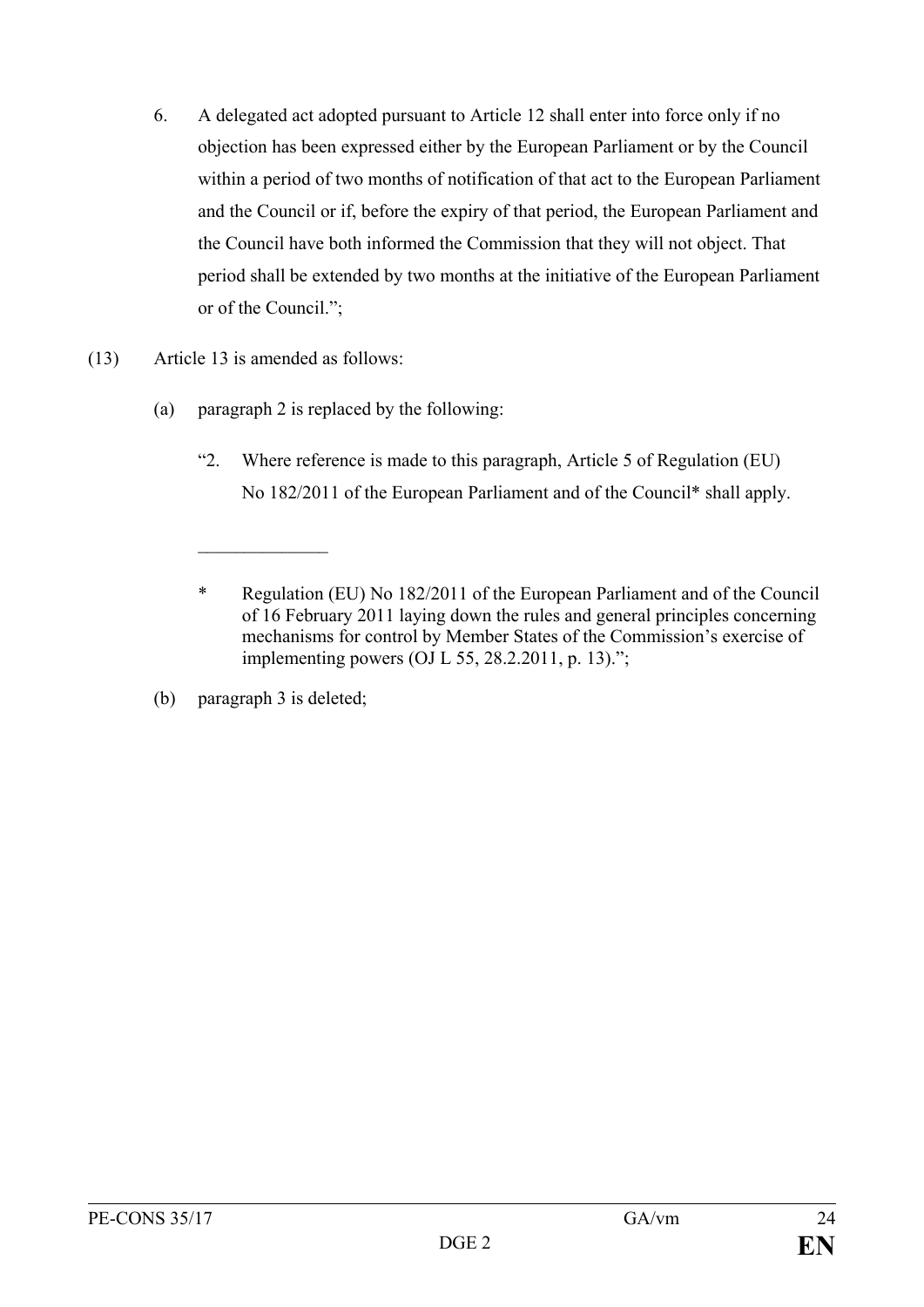(14) the following Article is inserted:

### "*Article 14a*

The Commission shall evaluate the implementation of this Directive and submit the results of the evaluation to the European Parliament and the Council by … [seven years after the date referred to in the second subparagraph of Article 3(1)].

By … [three years after the date referred to in the second subparagraph of Article 3(1)], the Commission shall submit to the European Parliament and to the Council an interim report on the implementation of this Directive.".

## *Article 2 Amendments to the Annex to Directive 2010/65/EU*

In Part A of the Annex to Directive 2010/65/EU, the following point is added:

"7. Information on persons on board

Articles 4(2) and 5(2) of Council Directive 98/41/EC of 18 June 1998 on the registration of persons sailing on board passenger ships operating to or from ports of the Member States of the Community (OJ L 188, 2.7.1998, p. 35).".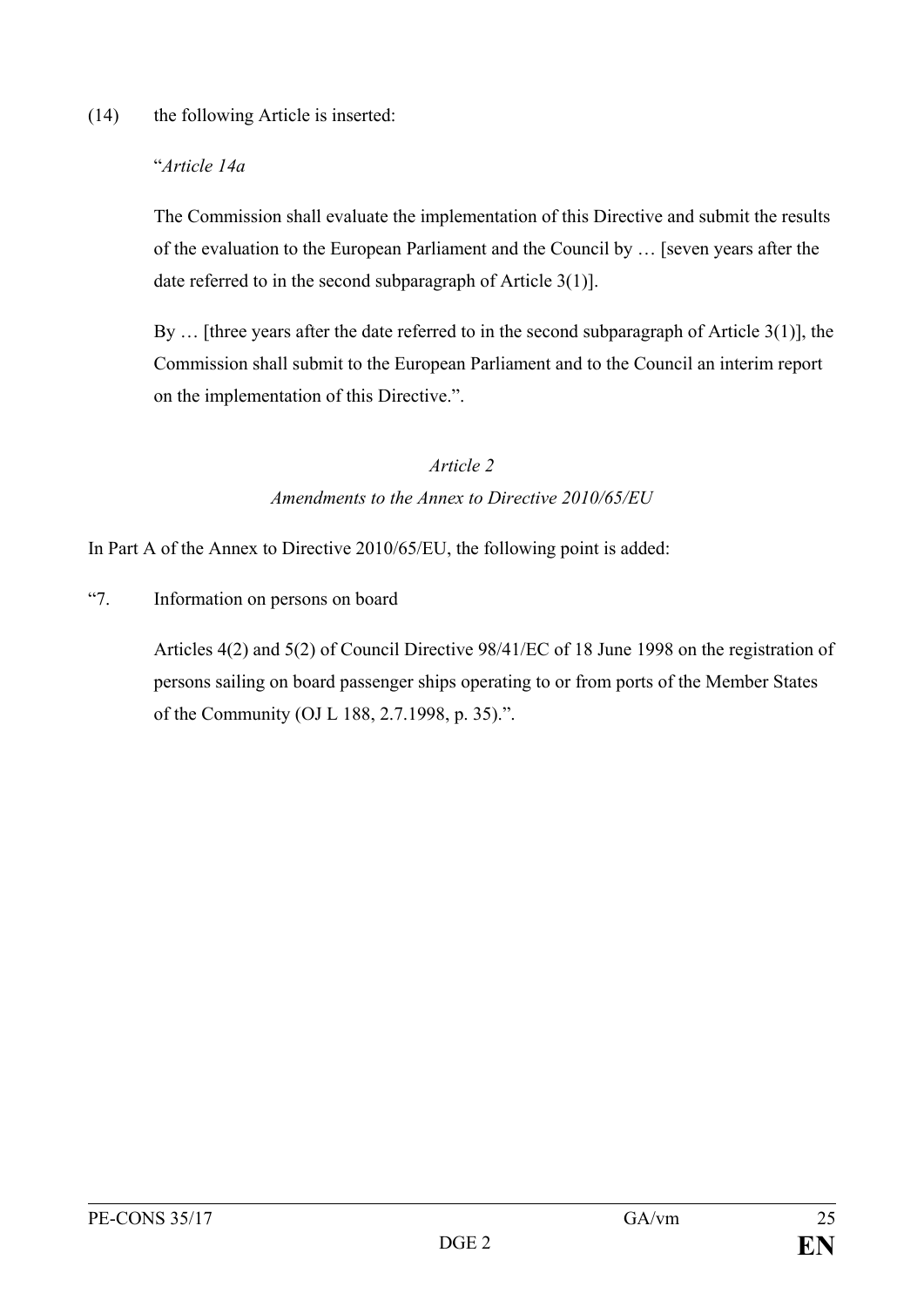#### *Article 3*

#### *Transposition*

1. By …. [24 months after the entry into force], Member States shall adopt and publish the measures necessary to comply with this Directive. They shall immediately inform the Commission thereof.

They shall apply those measures from … [24 months after the entry into force].

When Member States adopt those measures, they shall contain a reference to this Directive or shall be accompanied by such reference on the occasion of their official publication. The methods of making such reference shall be laid down by Member States.

2. Member States shall communicate to the Commission the text of the main measures of national law which they adopt in the field covered by this Directive.

## *Article 4*

## *Entry into force*

This Directive shall enter into force on the twentieth day following that of its publication in the *Official Journal of the European Union*.